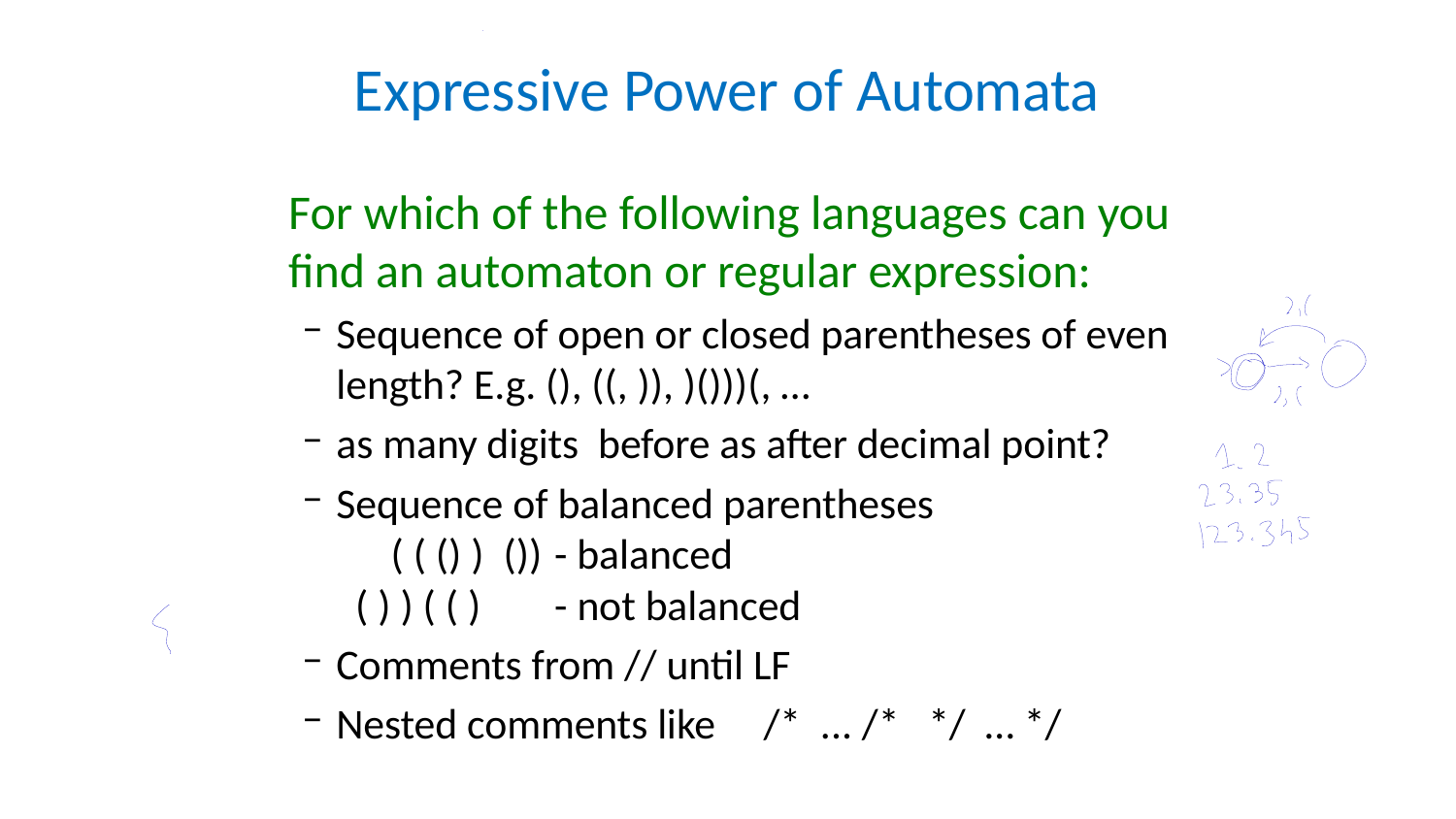## Expressive Power of Automata

- For which of the following languages can you find an automaton or regular expression:
	- Sequence of open or closed parentheses of even length? E.g. (), ((, )), )()))(, … yes
	- as many digits before as after decimal point?
	- Sequence of balanced parentheses
		- $((())())$  balanced ( ) ) ( ( ) - not balanced
	- Comments from // until LF – Nested comments like /\* ... /\* \*/ … \*/







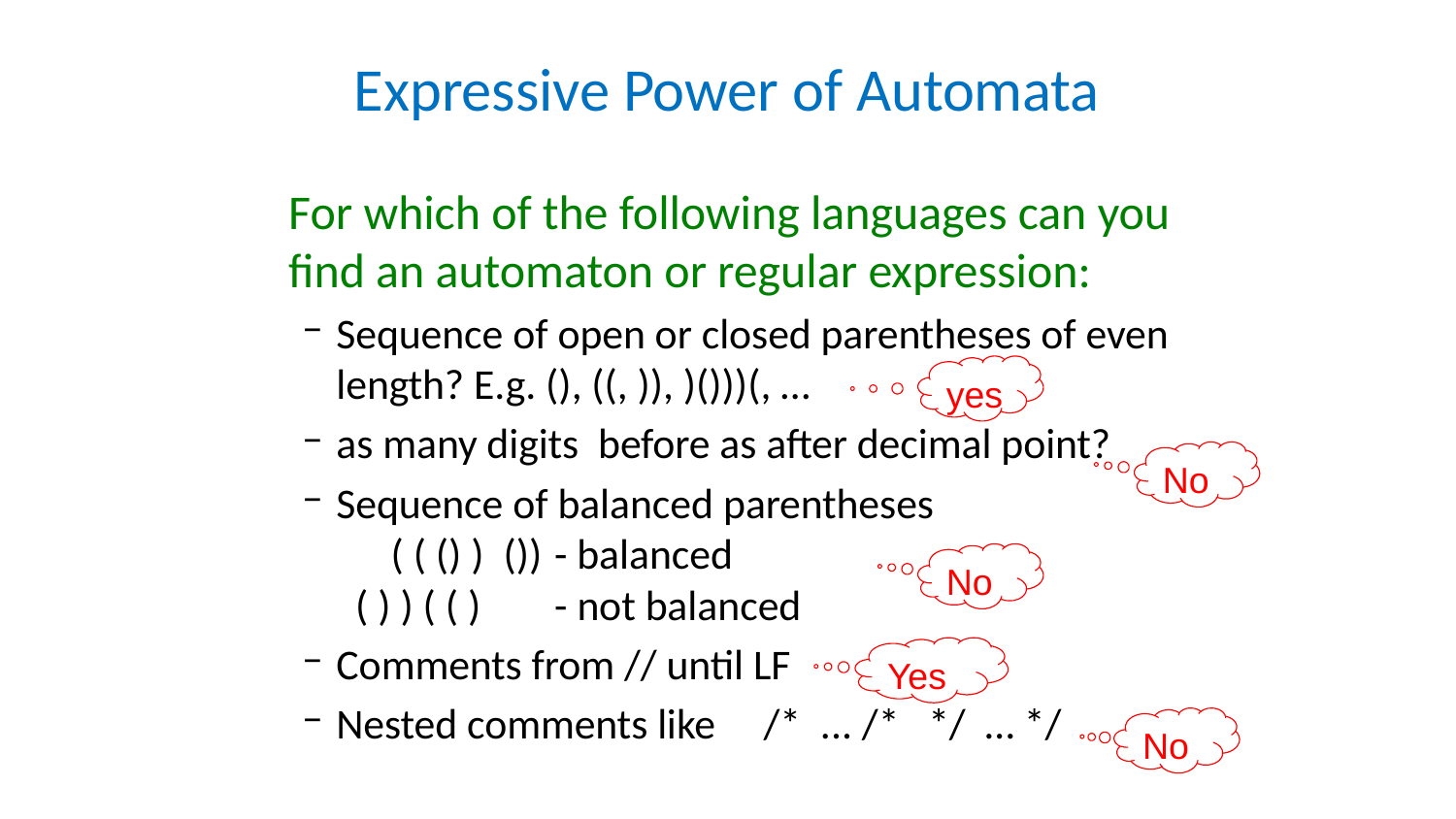

# Automaton that Claims to Recognize  $\{a^n b^n | n \ge 0\}$

- Make the automaton deterministic
- Let the resulting DFA have K states,  $|Q|$ =K
- Feed it a, aa, aaa, .... Let q<sub>i</sub> be state after reading a<sup>i</sup>
	- $q_0$  ,  $q_1$  ,  $q_2$  , ... ,  $q_k$
- This sequence has length K+1 -> a state must repeat  $q_i = q_{i+p}$   $p > 0$
- Then the automaton should accept a<sup>i+p</sup>b<sup>i+p</sup>.
- But then it must also accept ai bi+p
- because it is in state after reading a' as after a<sup>i+p</sup>. So it does not accept the given language.
	-

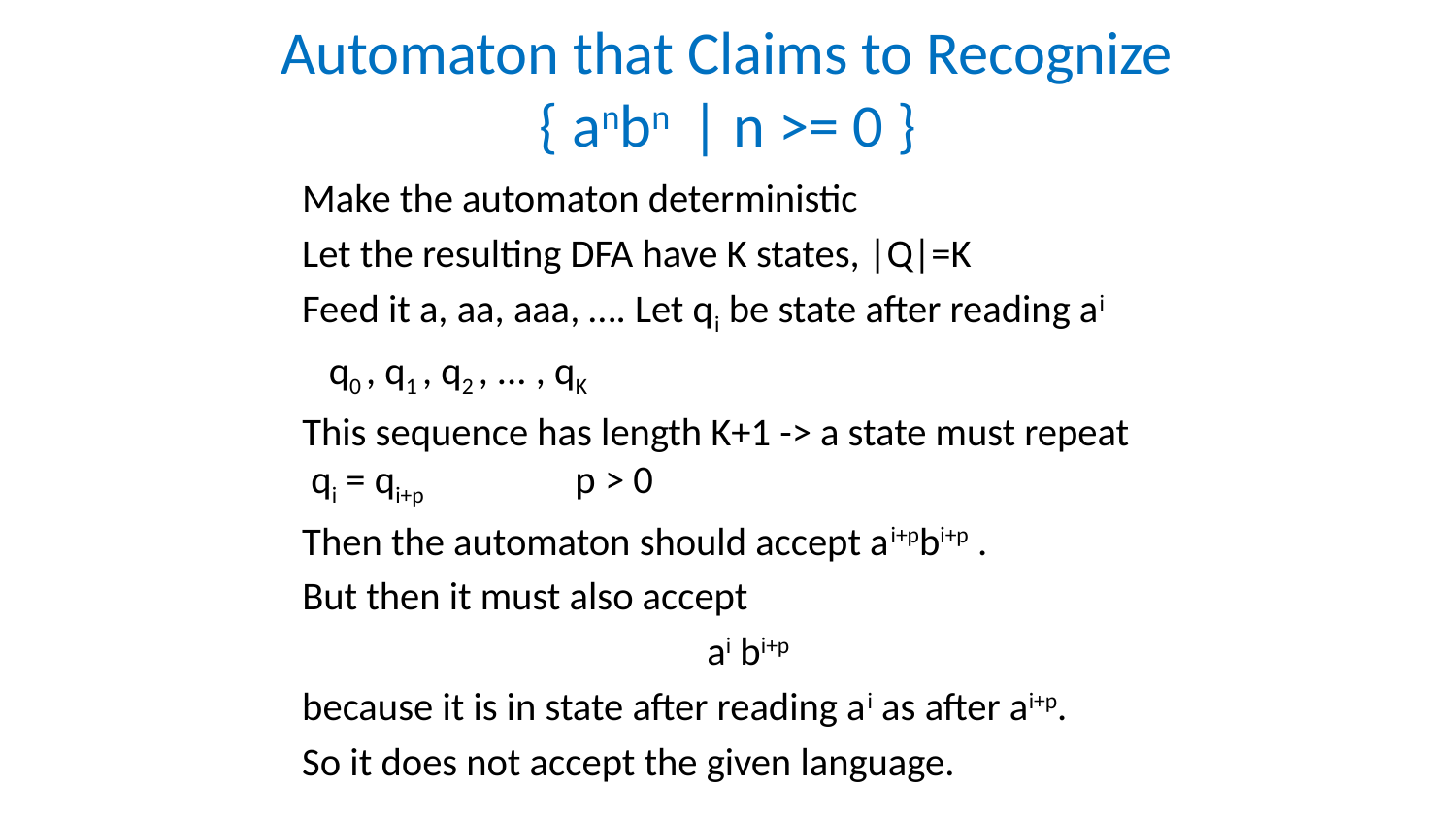# Limitations of Regular Languages

- 
- 
- 

• Every automaton can be made deterministic • Automaton has finite memory, cannot count • Deterministic automaton from a given state behaves always the same • If a string is too long, deterministic automaton will repeat its behavior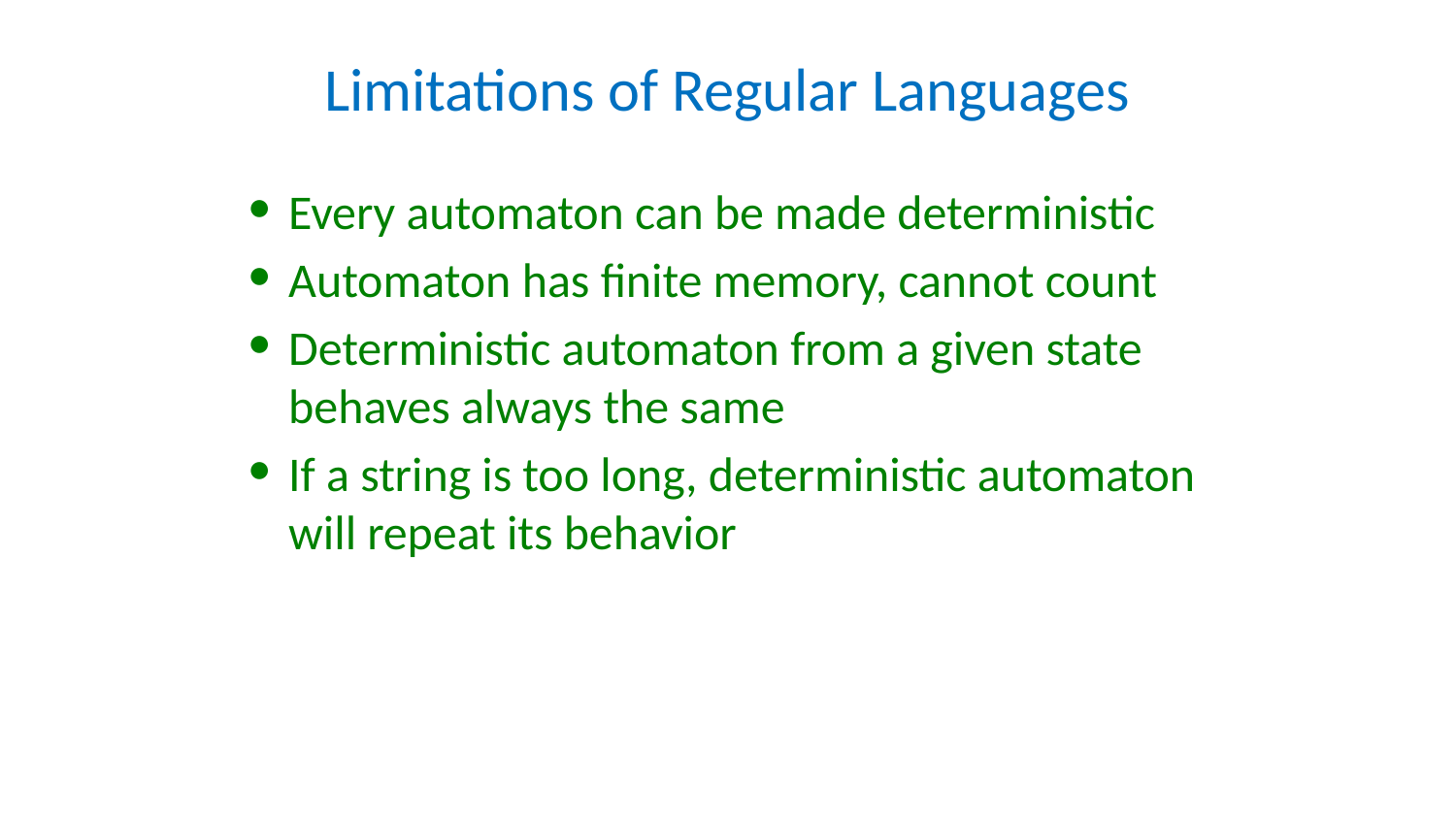If  $L$  is a regular language, then there exists a  $|$  positive integer p (the pumping length) such that  $|$ every string  $s \in L$  for which  $|s| \geq p$ , can be | partitioned into three pieces,  $s = x y z$ , such that  $\bullet$  |  $\lor$  |  $>$  0  $\bullet$  | xy|  $\leq$   $p$  $\bullet$   $\forall i \geq 0.$   $xyiz \in L$ 

# Pumping Lemma



## Let's try again:  $\{$  a<sup>n</sup>b<sup>n</sup>  $|$  n >= 0  $\}$

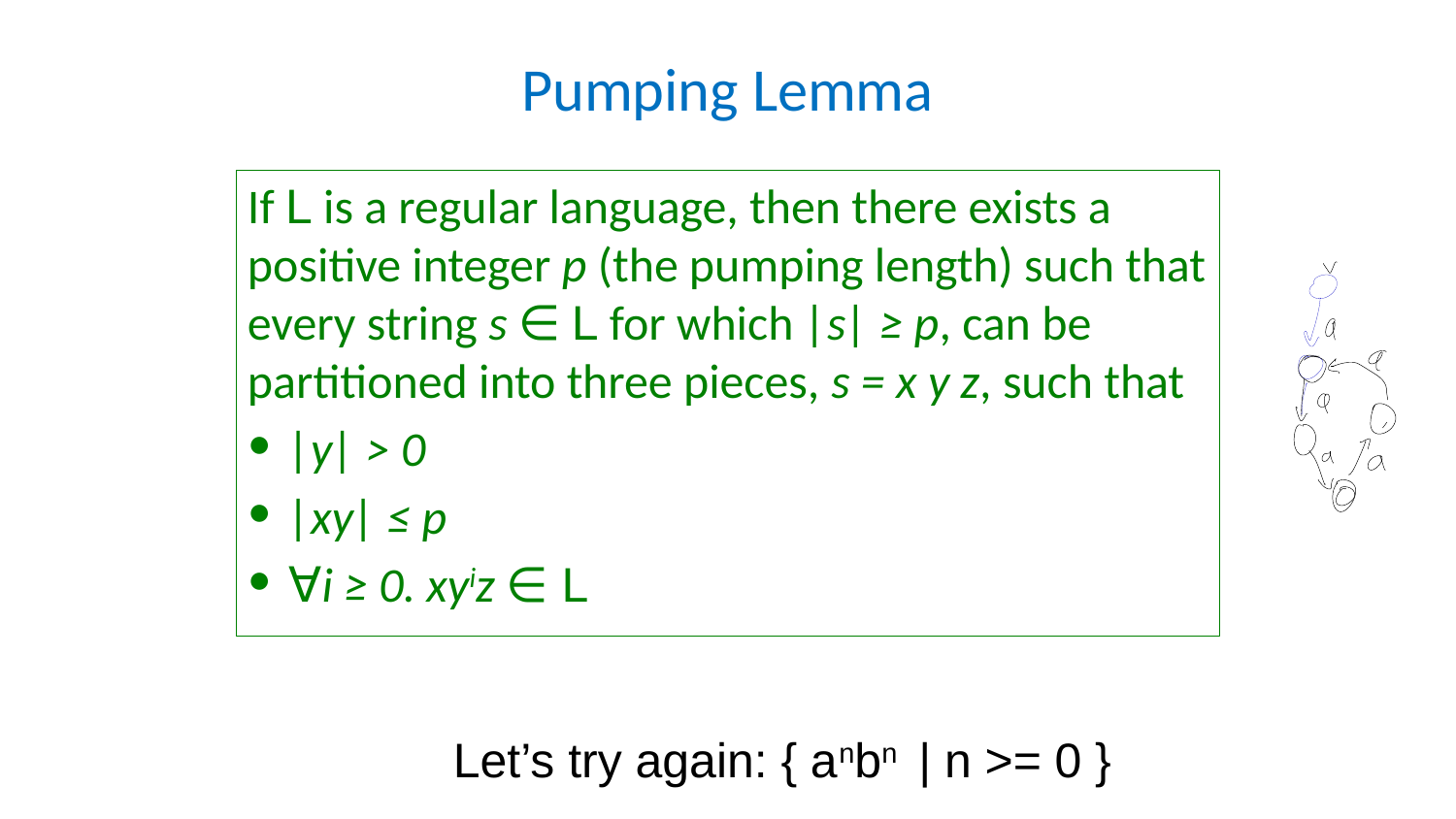## Finite State Automata are Limited

## Let us use (context-free) grammars!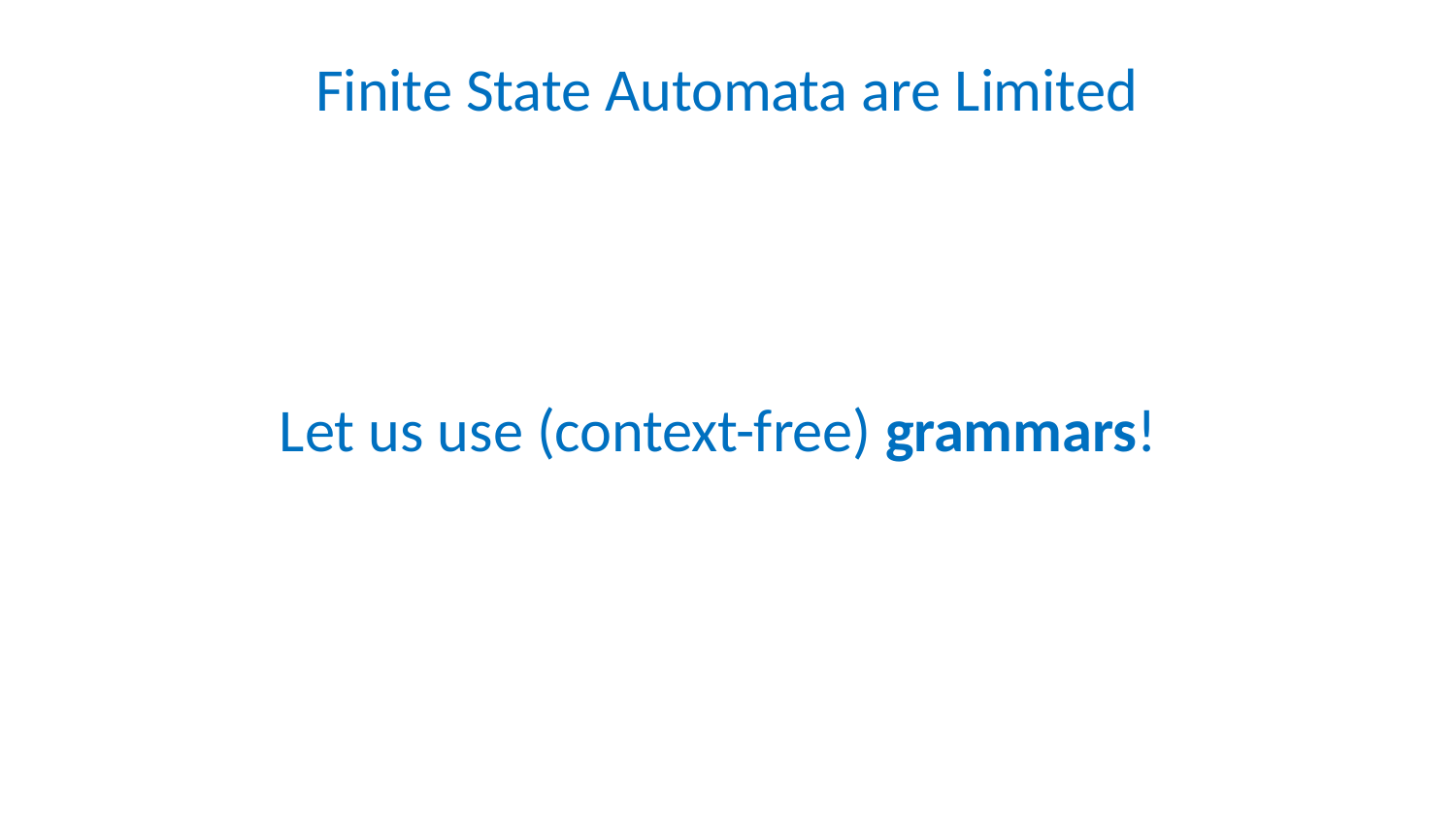

# Context Free Grammar for a<sup>n</sup>b<sup>n</sup>

 $S ::= \varepsilon$  - first rule of this grammar  $S ::= a S b$  - second rule of this grammar. Example of a derivation (DEMO)  $S \Rightarrow aSb \Rightarrow a a Sb b \Rightarrow a a a Sb b b \Rightarrow a a a b b b$ Parse tree: leaves give us the result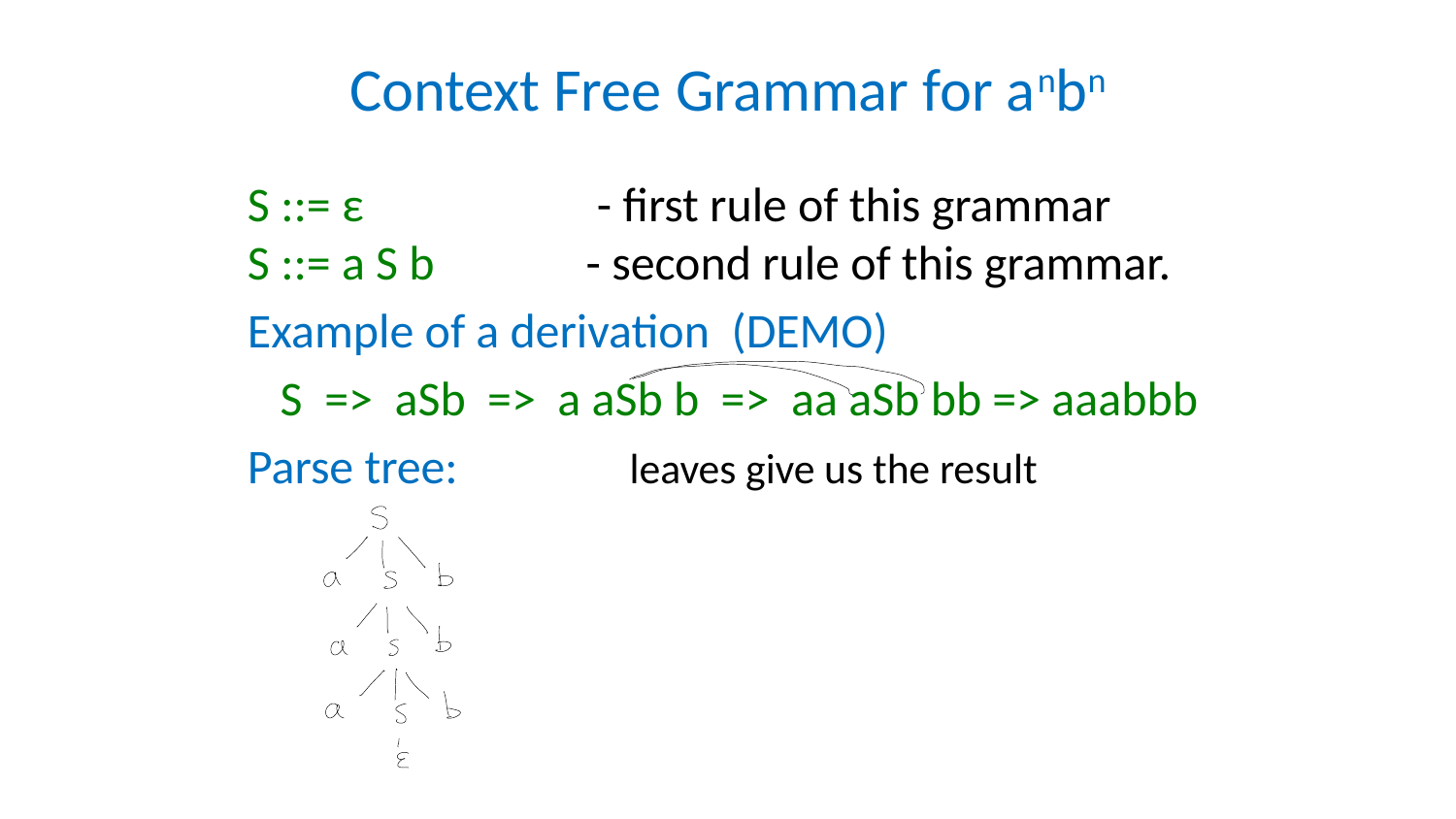

 $G = (A, N, S, R)$ 

## Context-Free Grammars

- 
- 
- Grammar rules in R are pairs (n,v), written n ::= v where
	- n ∈ N is a non-terminal
		-
		-
	- hand sides
	- Example from before:  $G = (\{a,b\}, \{S\}, S, \{(S,\varepsilon), (S,aSb)\})$

• A - terminals (alphabet for generated words  $w \in A^*$ ) • N - non-terminals – symbols with (recursive) definitions

 $v \in (A \cup N)^*$  - sequence of terminals and non-terminals A derivation in G starts from the starting symbol  $S \subset \mathbb{N}$ • Each step replaces a non-terminal with one of its right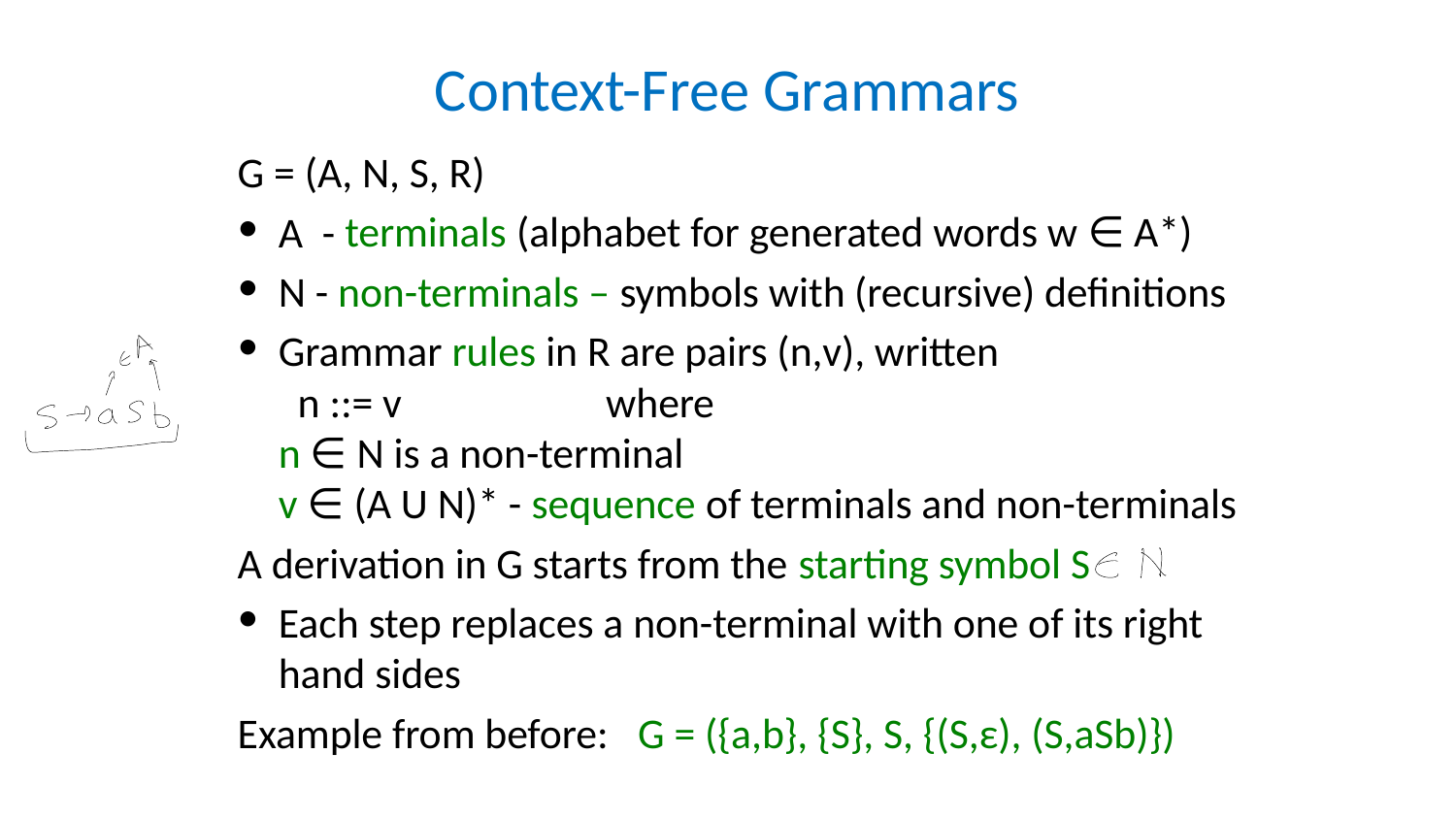## Parse Tree







- Given a grammar  $G = (A, N, S, R)$ , t is a parse tree of G iff t is a node-labelled tree with ordered children that satisfies: • root is labeled by S
- leaves are labelled by elements of A
- each non-leaf node is labelled by an element of N • for each non-leaf node labelled by n whose children left to right are labelled by  $p_1...p_n$ , we have a rule  $(n:= p_1...p_n) \in R$ Yield of a parse tree t is the unique word in A\* obtained by reading
	-
- the leaves of t from left to right
- Language of a grammar G = words of all yields of parse trees of G
- $L(G) = \{yield(t) | isParseTree(G,t)\}$ w  $\epsilon L(G) \Leftrightarrow \exists t.$  w=yield(t)  $\Lambda$  isParseTree(G,t)
- isParseTree easy to check condition, given t
- Harder: know if for a word there exists a parse tree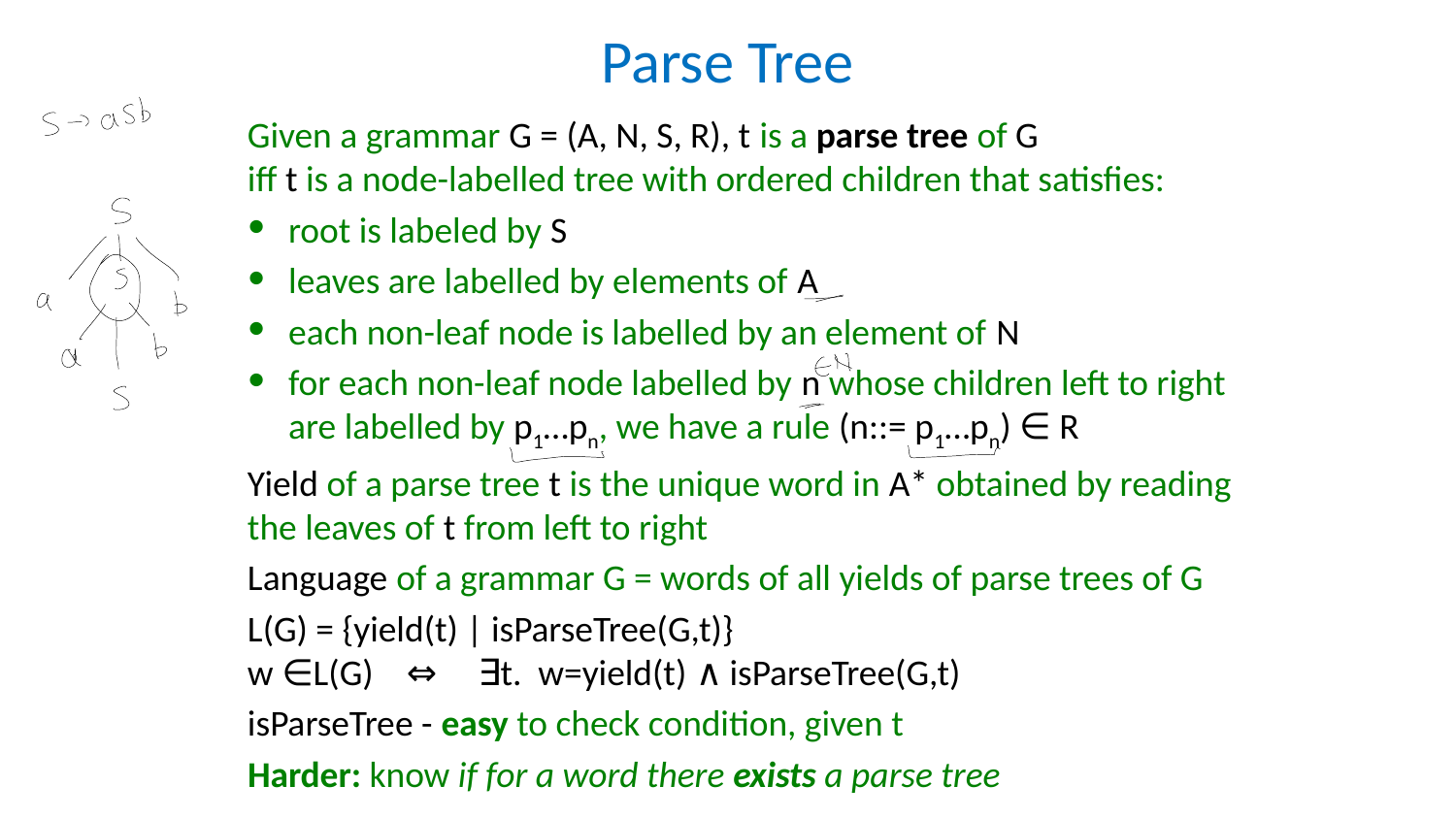# Grammar Derivation

- A derivation for G is any sequence of words  $p_i \in (A \cup N)^*$ , whose: • first word is S
- each subsequent word is obtained from the previous one by replacing one of its letters by right-hand side of a rule in R :  $p_i =$  unv,  $(n::=q) \in R$ ,
	-
	-
	- $p_{i+1} = uqv$
- Last word has only letters from A
- Each parse tree of a grammar has one or more derivations, which result in expanding tree gradually from S
- 
- Different orders of expanding non-terminals may generate the
- same tree
- Leftmost derivation: always expands leftmost non-terminal •Rightmost derivation: always expands rightmost non-terminal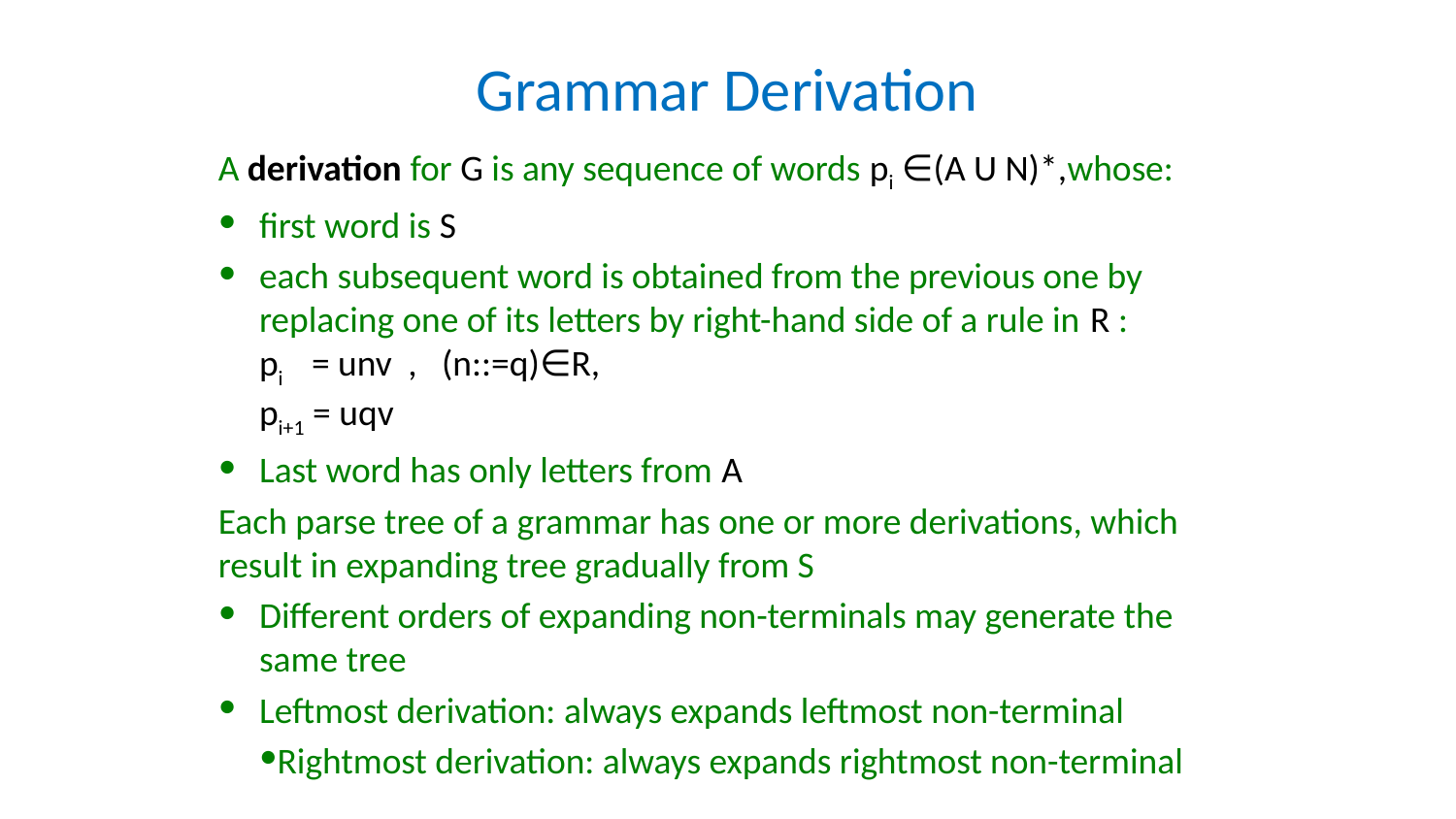

# We abbreviate S ::= p | q

S ::= p S ::= q as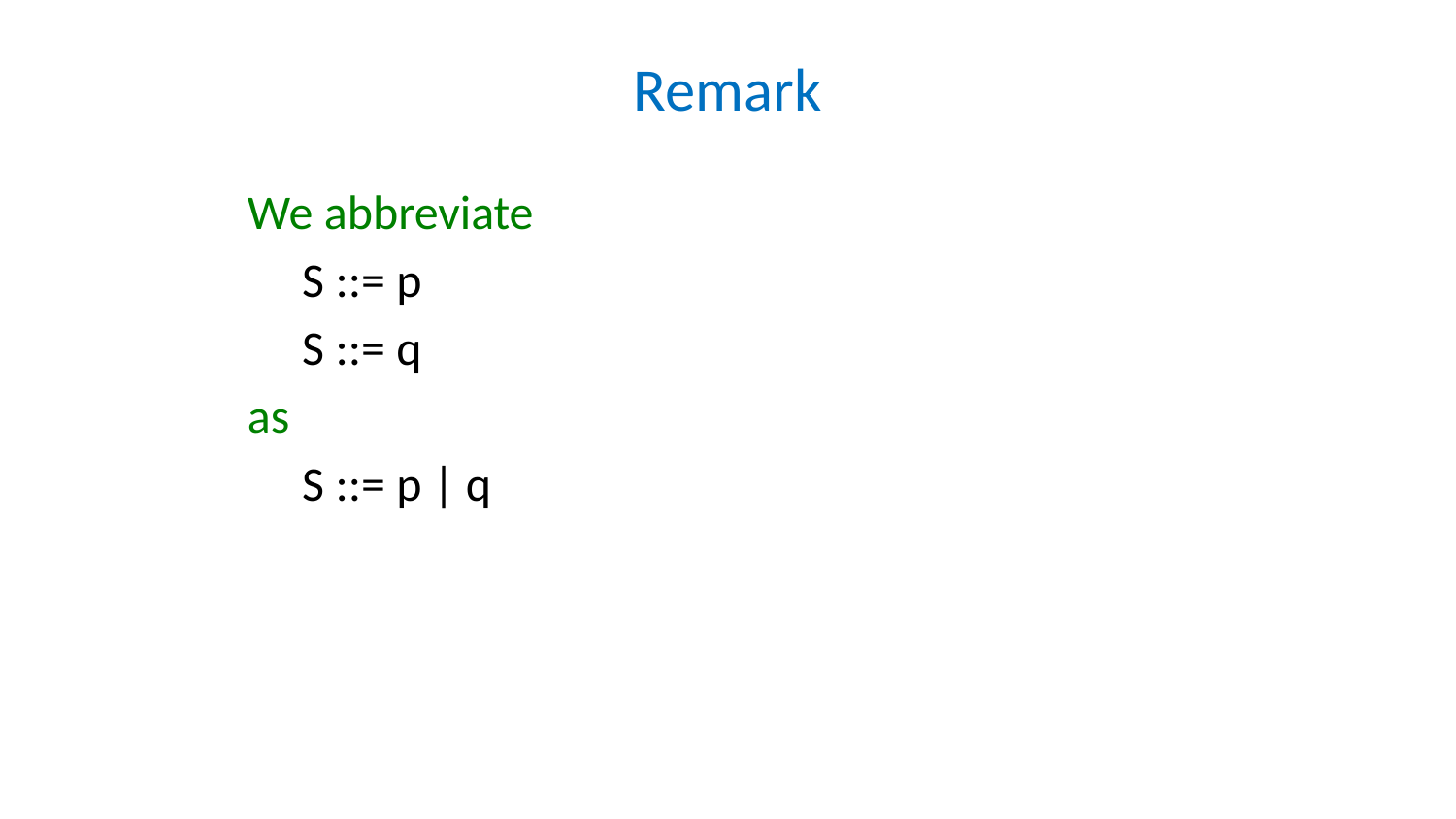## Example: Parse Tree vs Derivation Consider this grammar  $G = (\{a,b\}, \{S,P,Q\}, S, R)$  where R is:

- 
- S ::= PQ P ::= a | aP
- Q ::= ε | aQb
- 

# Show a derivation tree for aaaaabb

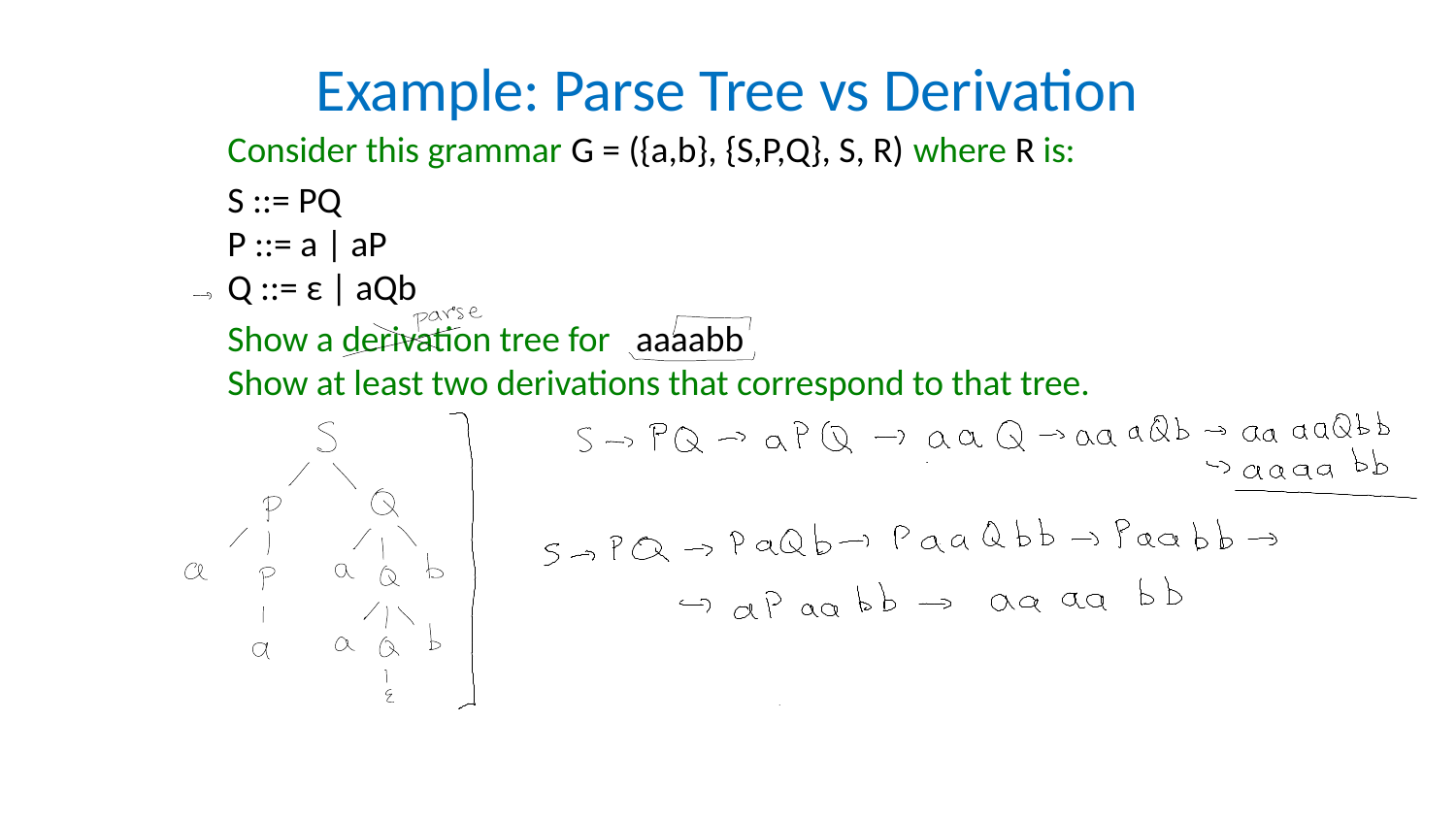

# **Balanced Parentheses Grammar**  $\leq_{\neg}$   $\in$   $|S(S)S|$

- 
- Example sequence of parentheses
	-
	- ( ) ) ( ( ) not balanced, does not belong
- Exercise: give the grammar and example derivation for the first string.

Consider the language L consisting of precisely those words consisting of parentheses "(" and ")" that are balanced (each parenthesis has the matching one)

 $((())()$  - balanced, belongs to the language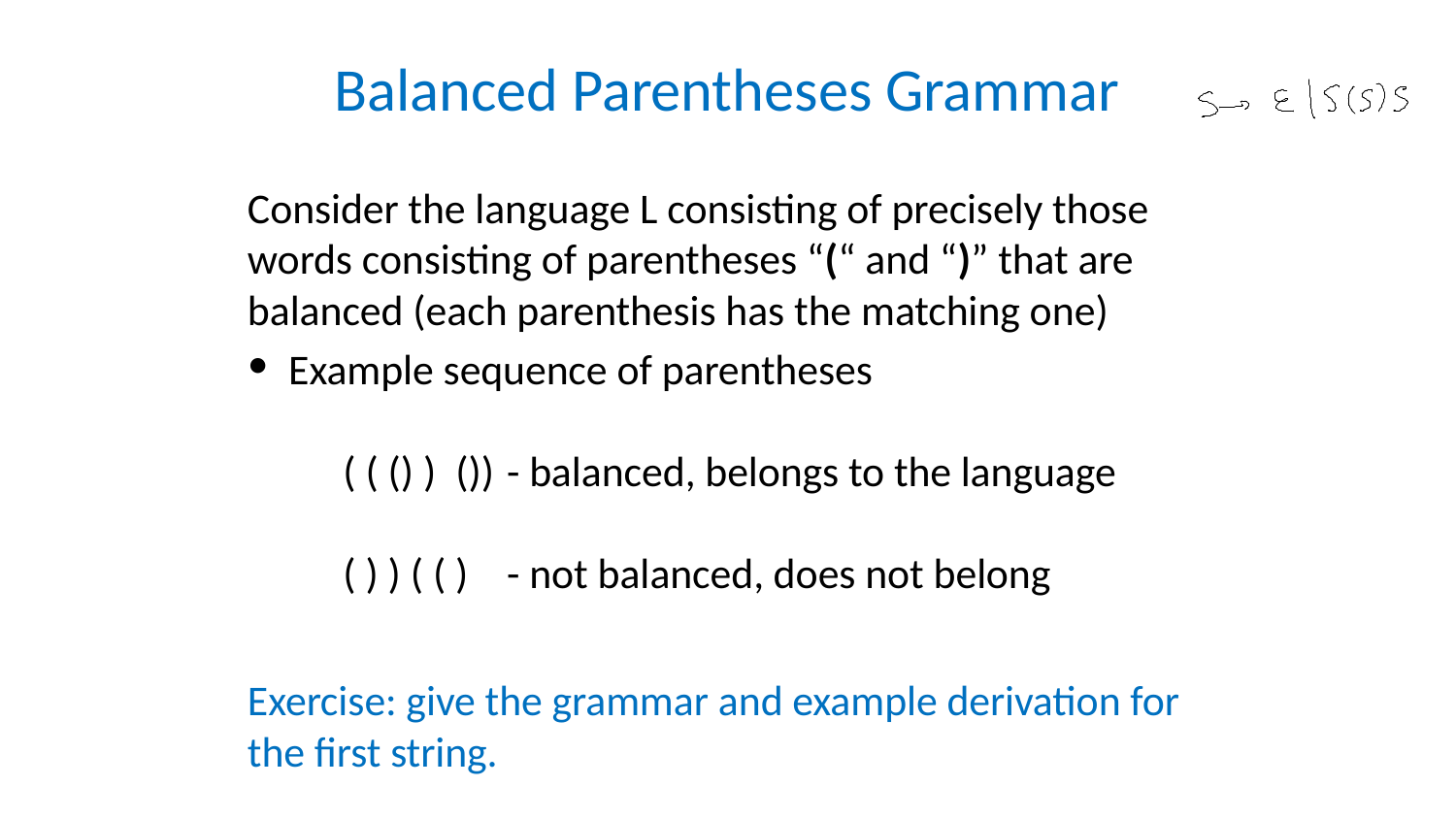

## Balanced Parentheses Grammar

- $G_1$  S ::=  $\epsilon$  | S(S)S  $G_2$  S ::=  $\epsilon$  | (S)S
- $G_3$   $S ::= \varepsilon | S(S)$
- G<sub>4</sub>  $S ::= \varepsilon | S S | (S)$

## These all define the same language, the language

of balanced parentheses.

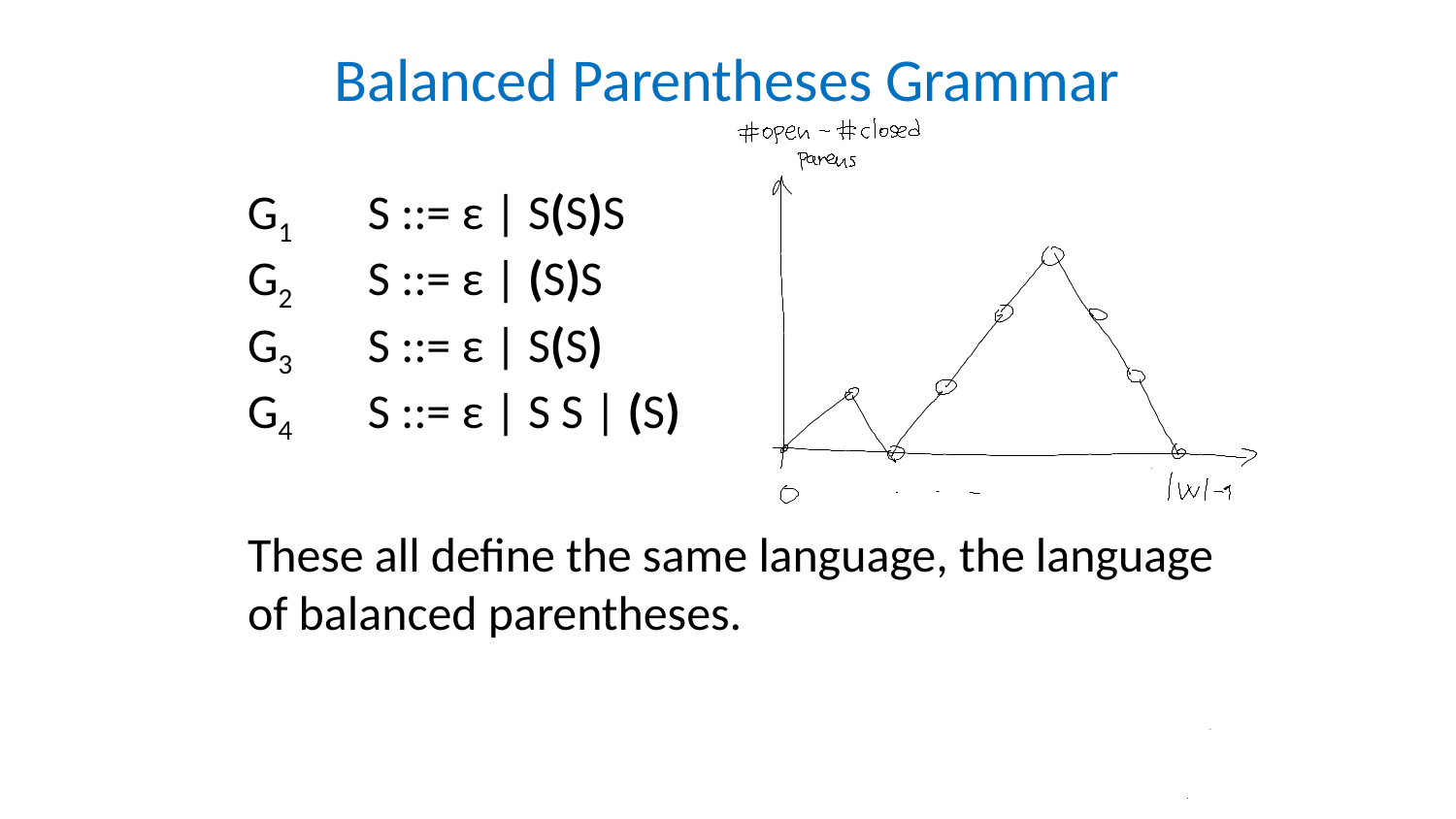## Parse Trees and Syntax Trees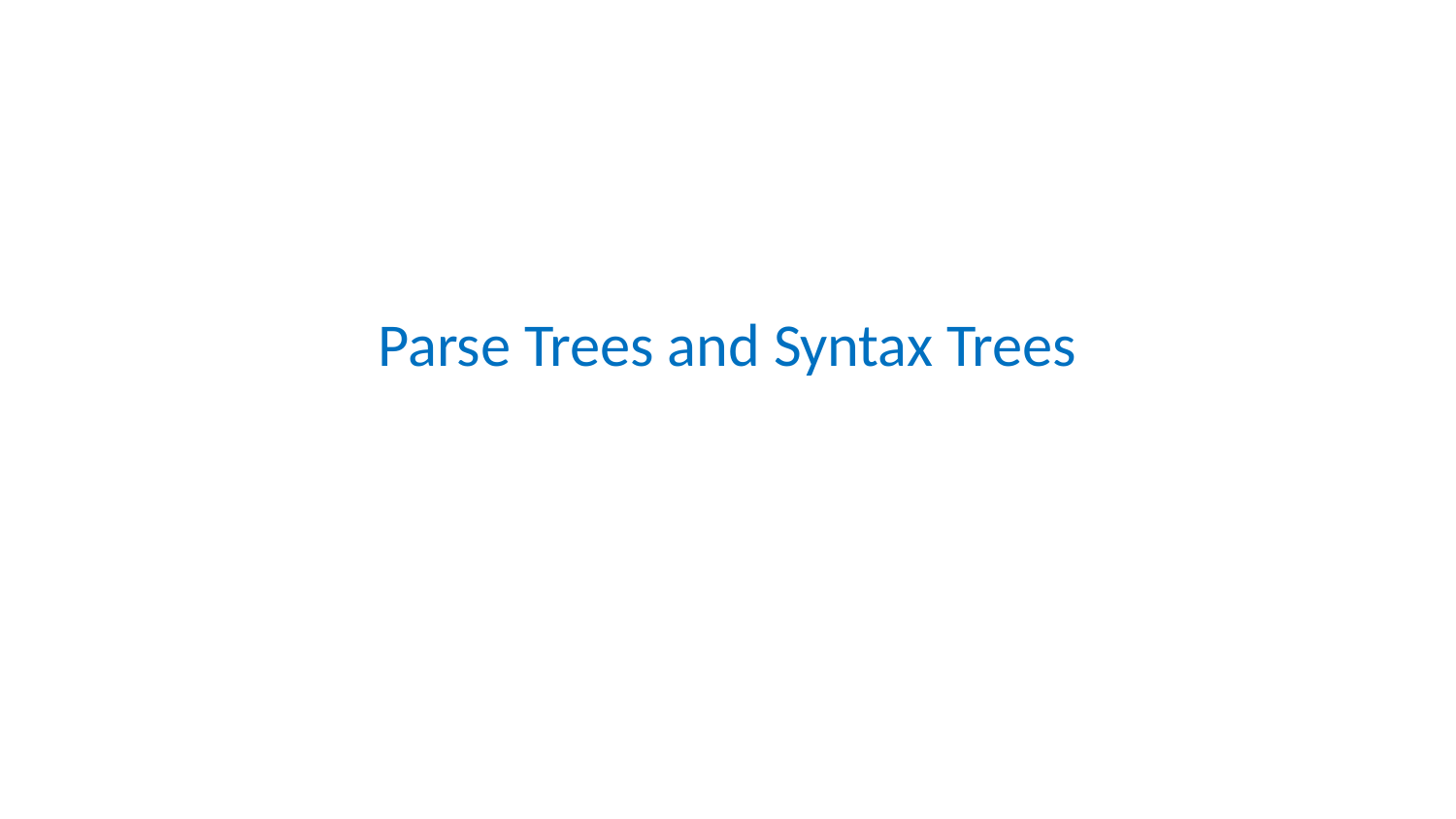

### characters words

# worus<br>(tokens) trees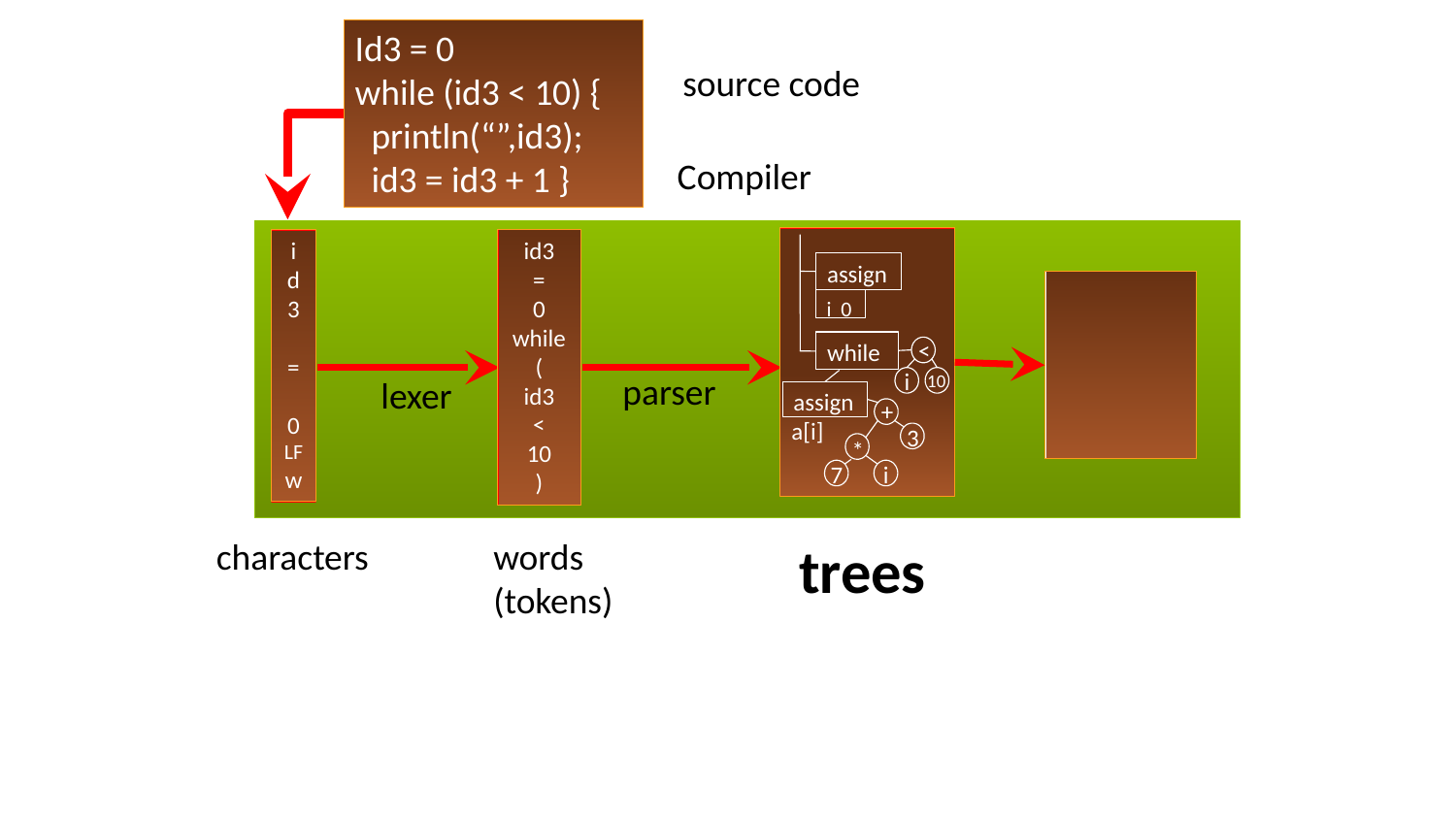## While Language Syntax

- This syntax is given by a context-free grammar:
- $\rightarrow$  program  $::=$  statmt\*
	- statmt ::= println( stringConst , ident )
		- $\rightarrow$  | ident = expr
			- | if ( expr ) statmt '( else statmt)?
				- | while ( expr ) statmt
			- | { statmt\* }
	- expr ::= intLiteral | ident
		- $| expr (& | < | == | + | | * | / | % ) expr$
		- | ! expr | expr

## $|stat$  and  $|stat$  $s+atw+|s+atw+seq|$

## $N\rightarrow \epsilon$  /  $e$  /se statut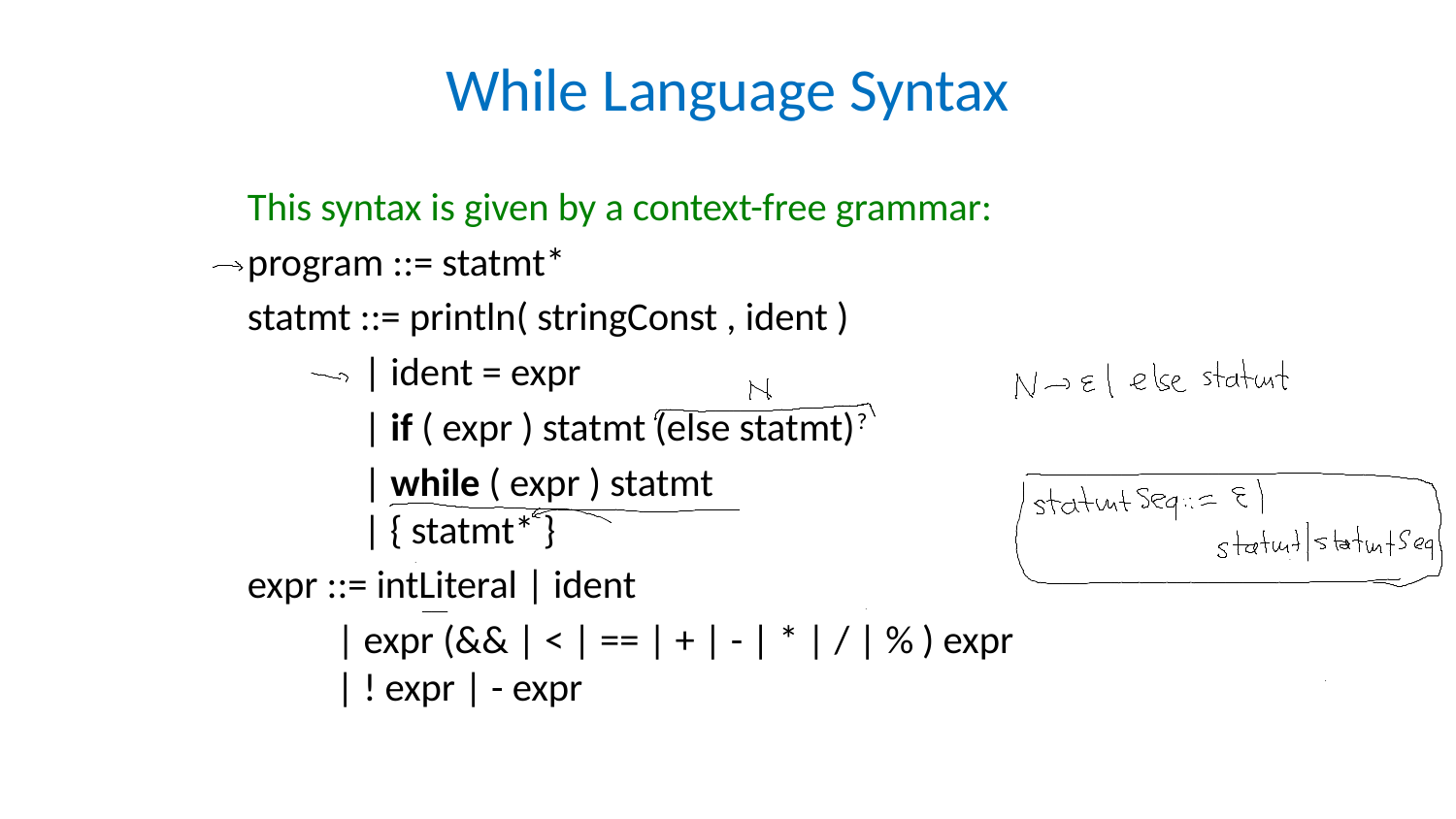## Parse Tree vs Abstract Syntax Tree (AST)

![](_page_17_Picture_1.jpeg)

![](_page_17_Picture_2.jpeg)

## while  $(x > 0) x = x - 1$

leaves of one possible (concrete) parse tree.  $parse(prettyPrint(ast)) \approx ast$ 

# Pretty printer: takes abstract syntax tree (AST) and outputs the

![](_page_17_Picture_8.jpeg)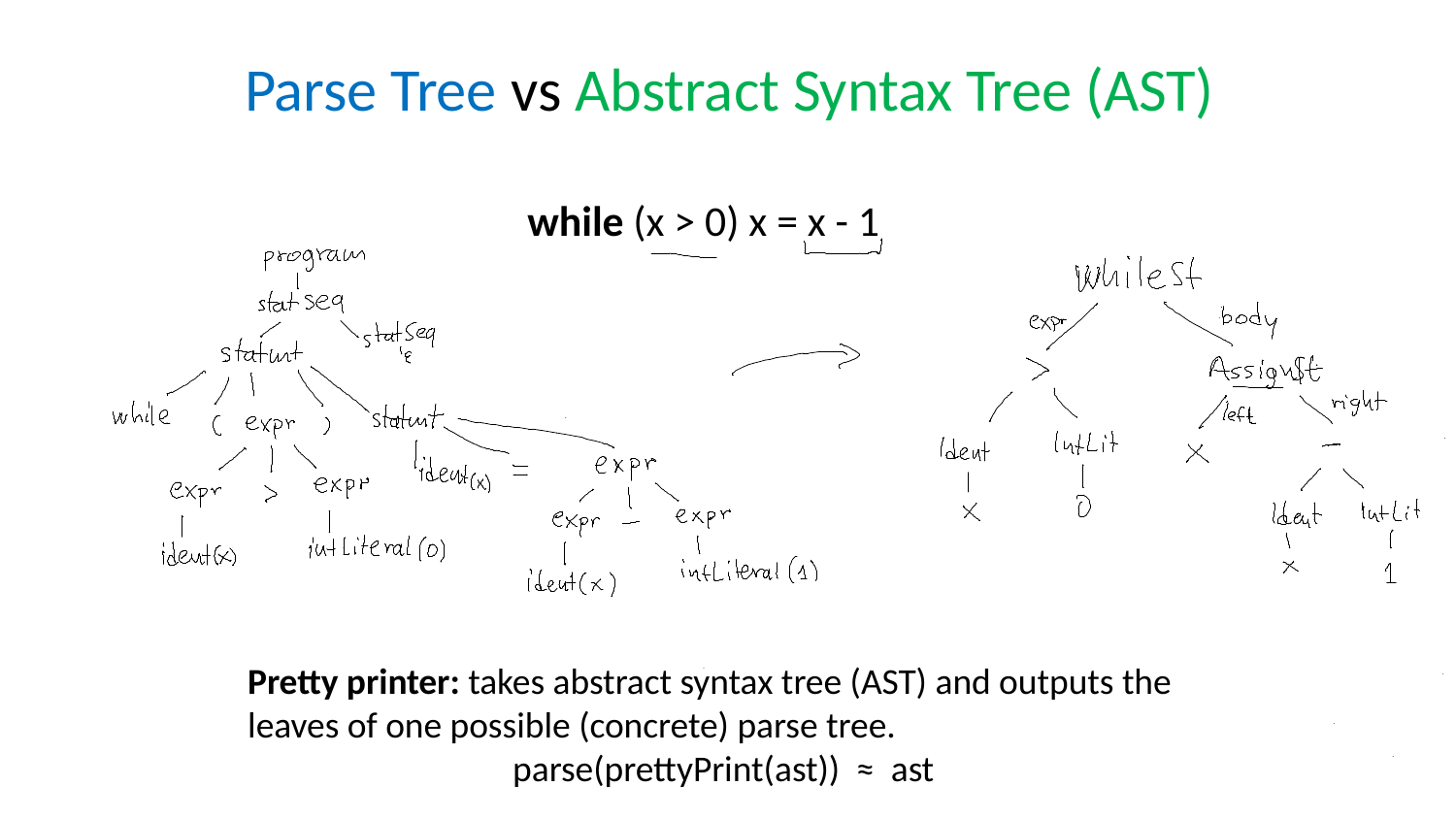![](_page_18_Picture_7.jpeg)

# Parse Tree vs Abstract Syntax Tree (AST)

- 
- 
- 
- 
- Each node in parse tree has children corresponding precisely to right-hand side of grammar rules. The definition of parse trees is fixed given the grammar – Often compiler never actually builds parse trees in memory, (but in our labs we will have explicit parse trees) • Nodes in abstract syntax tree (AST) contain only useful information and usually omit the punctuation signs. We can choose our own syntax trees, to make it convenient for both construction in parsing and for later stages of our compiler or interpreter
- A compiler often directly builds AST

![](_page_18_Picture_15.jpeg)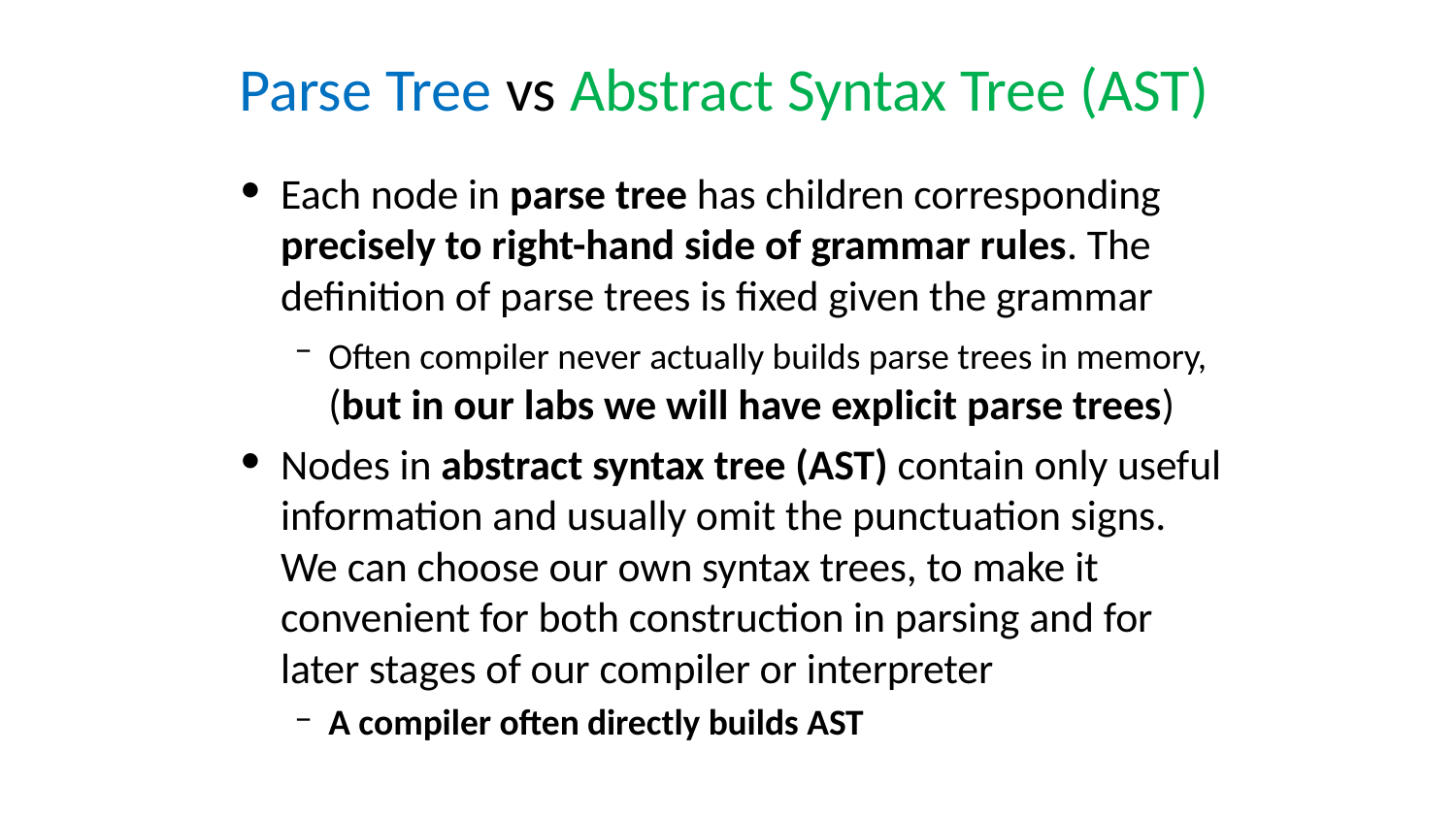## Abstract Syntax Trees for Statements

- statmt ::= println ( stringConst , ident ) | ident = expr | while ( expr ) statmt | { statmt\* }
- 

# | if ( expr ) statmt (else statmt)?

- abstract class Statmt
- case class PrintlnS(msg : String, var : Identifier) extends Statmt
- case class Assignment(left : Identifier, right : Expr) extends Statmt
- case class If(cond : Expr, trueBr : Statmt, falseBr : Option[Statmt]) extends Statmt

- 
- case class While(cond : Expr, body : Expr) extends Statmt

![](_page_19_Figure_17.jpeg)

case class Block(sts : List[Statmt]) extends Statmt

![](_page_19_Picture_0.jpeg)

### grammar:

### AST classes: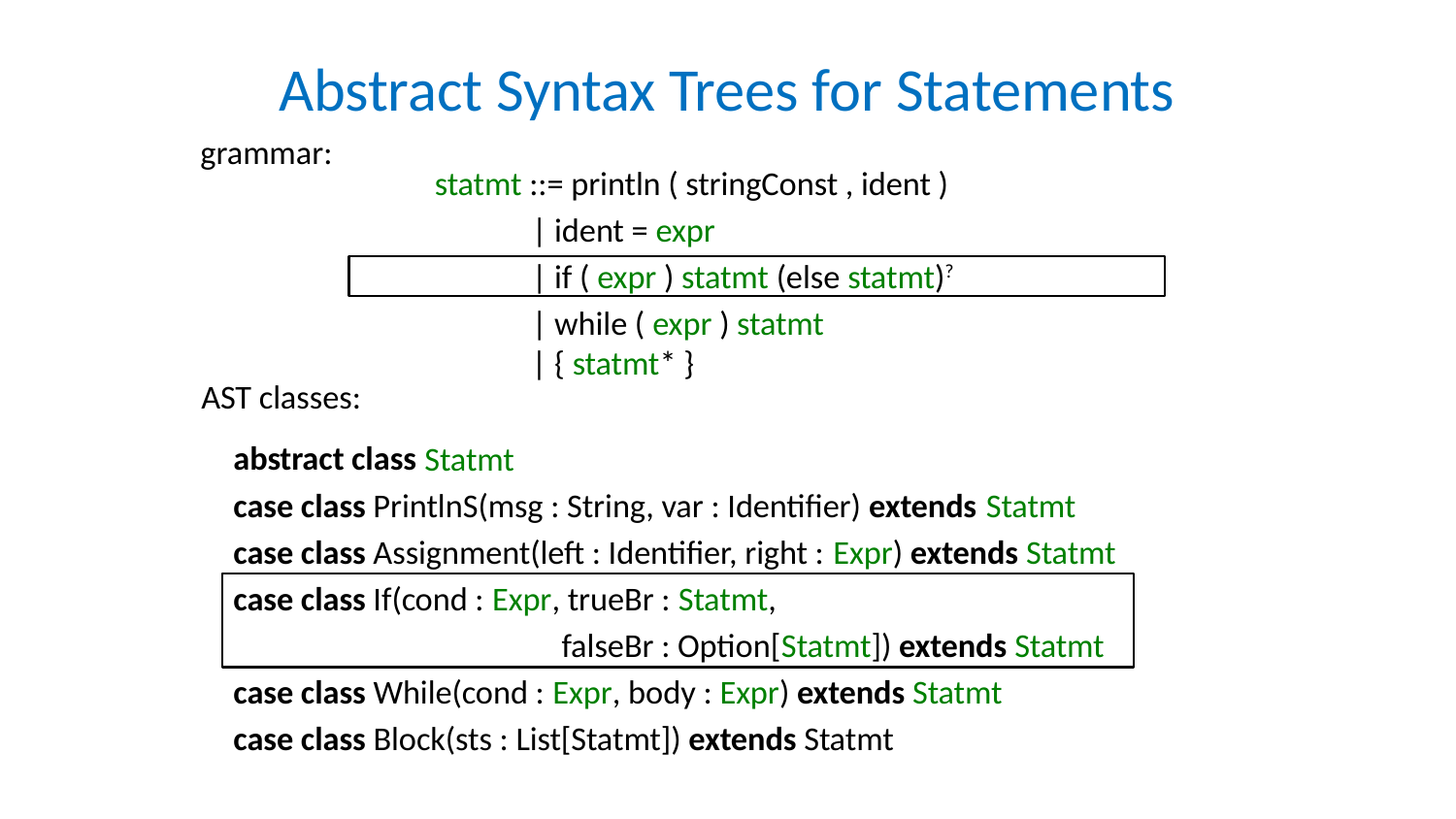## Abstract Syntax Trees for Statements

| if ( expr ) statmt (else statmt)?

- abstract class Statmt
- statmt ::= println ( stringConst , ident ) | ident = expr | while ( expr ) statmt | { statmt\* }
- 
- case class If(cond : Expr, trueBr : Statmt,
- case class Assignment(left : Identifier, right : Expr) extends Statmt
- case class PrintlnS(msg : String, var : Identifier) extends Statmt

![](_page_20_Picture_4.jpeg)

falseBr : Option[Statmt]) extends Statmt

case class While(cond : Expr, body : Statmt) extends Statmt

# case class Block(sts : List[Statmt]) extends Statmt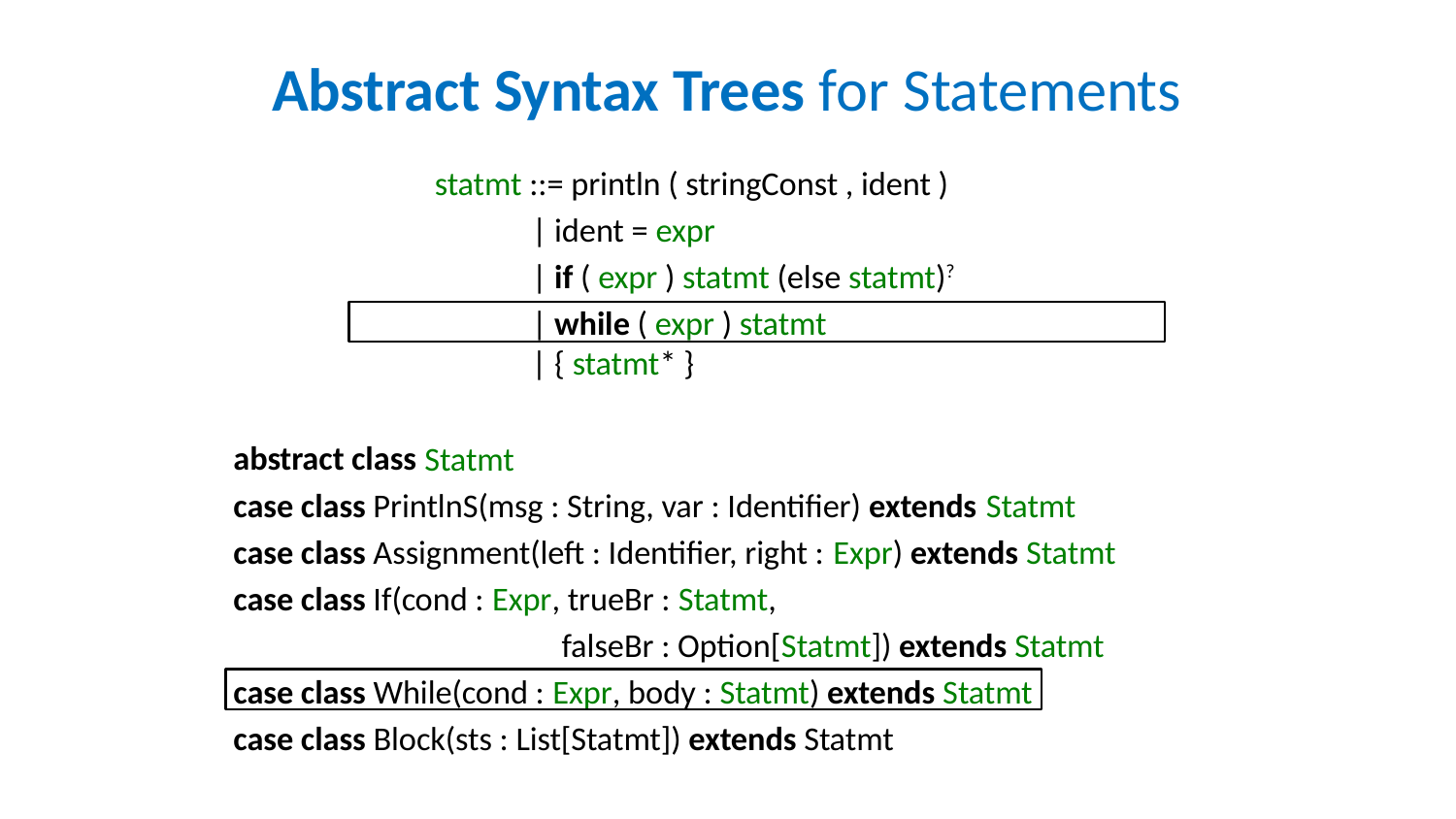## While Language with Simple Expressions

expr ::= intLiteral | ident | expr ( + | / ) expr

![](_page_21_Picture_7.jpeg)

![](_page_21_Picture_0.jpeg)

## statmt ::=

![](_page_21_Picture_2.jpeg)

## println ( stringConst , ident ) | ident = expr | if ( expr ) statmt (else statmt)? | while ( expr ) statmt | { statmt\* }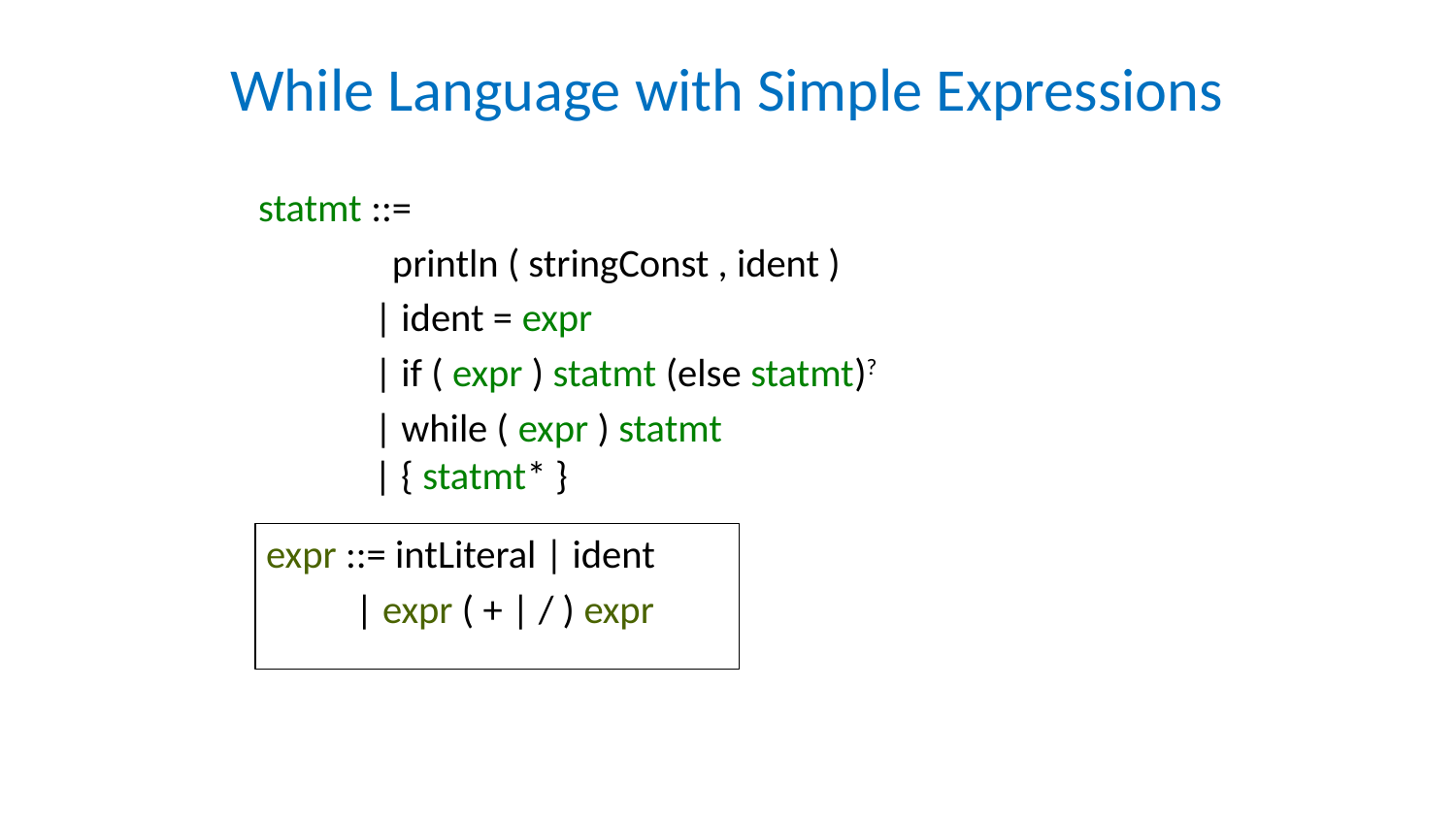![](_page_22_Picture_0.jpeg)

![](_page_22_Picture_1.jpeg)

![](_page_22_Figure_2.jpeg)

## Abstract Syntax Trees for Expressions

## abstract class Expr case class IntLiteral(x : Int) extends Expr case class Variable(id : Identifier) extends Expr case class Plus(e1 : Expr, e2 : Expr) extends Expr case class Divide(e1 : Expr, e2 : Expr) extends Expr

# foo +  $\sqrt{42 / bar}$  + arg

Plus (Plus (Variable ("foo"),  $Varialee (^\text{4}qrg4)$ 

![](_page_22_Picture_8.jpeg)

Divide (luttiferal (42), Variable ("bor"))

## expr ::= intLiteral | ident | expr + expr | expr / expr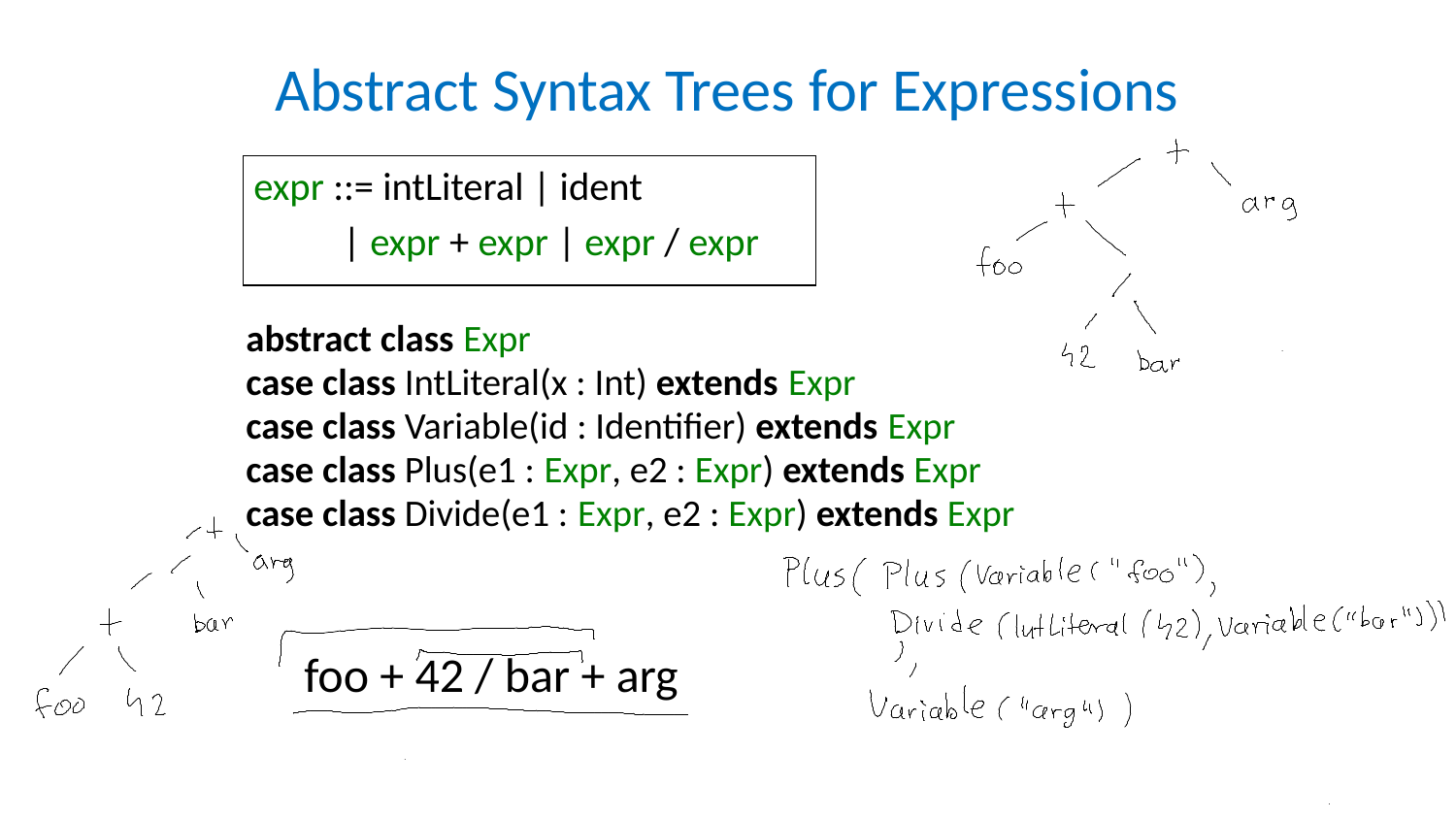![](_page_23_Figure_5.jpeg)

![](_page_23_Figure_8.jpeg)

Expr + Expr

## expr ::= intLiteral | ident | expr + expr | expr / expr

## ident + intLiteral / ident + ident

![](_page_23_Picture_0.jpeg)

## Ambiguous grammar: if some token sequence has multiple parse trees (then it is has multiple abstract trees). Each node in parse tree is given by one grammar alternative.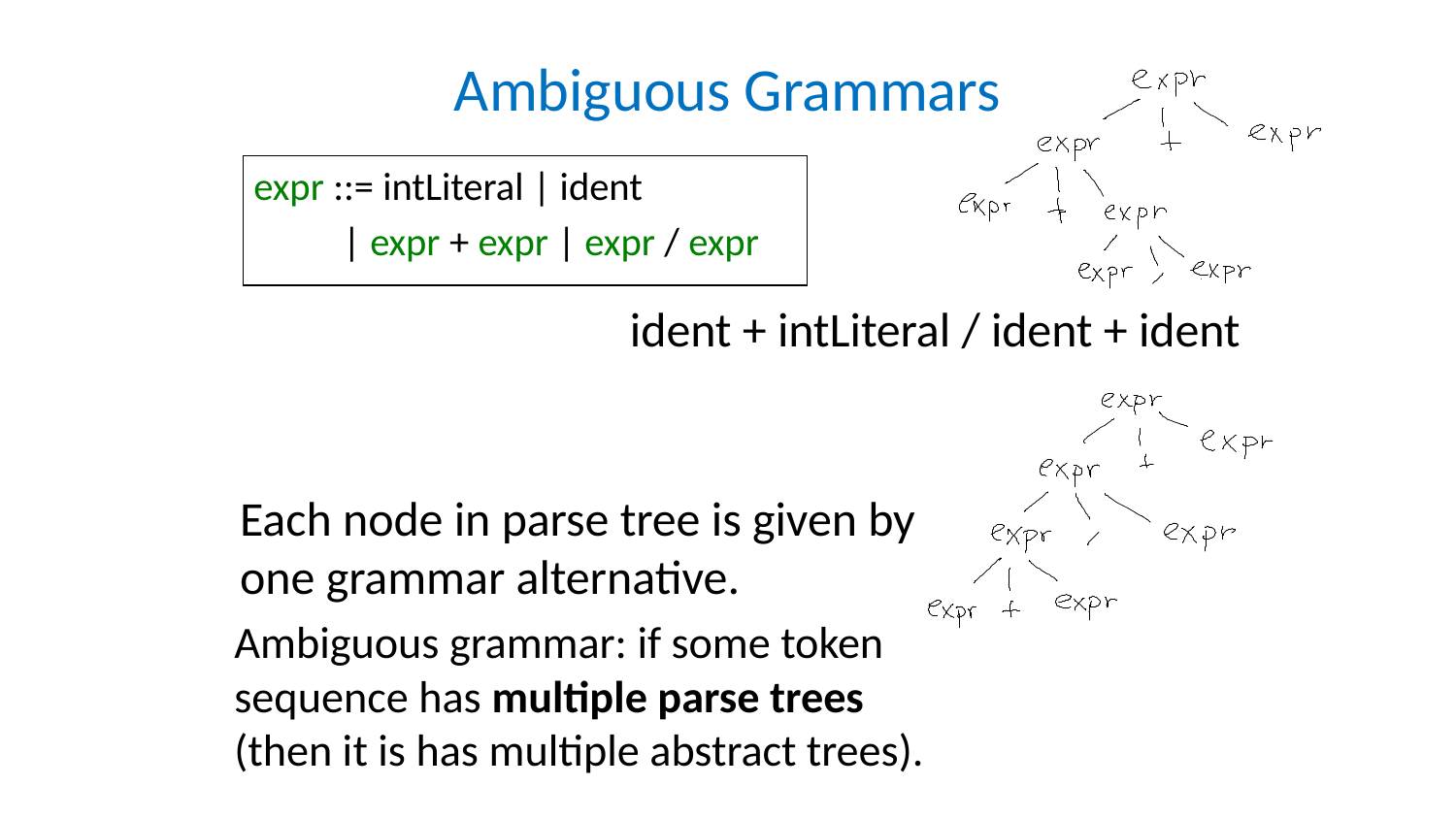# Making Grammar Unambiguous and Constructing Correct Trees

# Introduction to LL(1) Parsing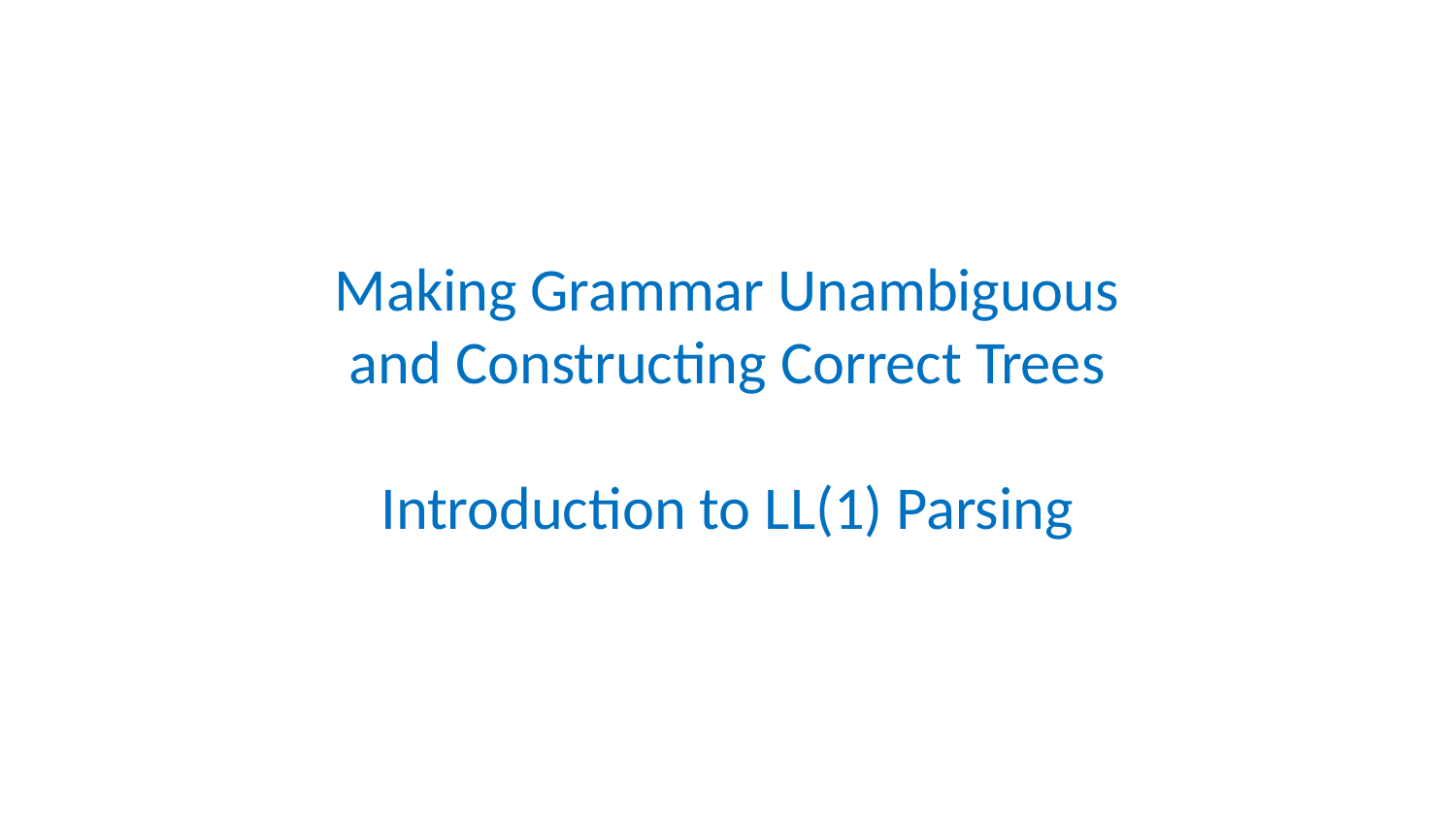# Ambiguous Expression Grammar

## expr ::= intLiteral | ident | expr + expr | expr / expr

# and one by

![](_page_25_Picture_0.jpeg)

![](_page_25_Picture_1.jpeg)

## Example input:

- ident + intLiteral / ident
- has two parse trees, one suggested by
	- ident + intLiteral / ident
		-
	- ident + intLiteral / ident

![](_page_25_Picture_13.jpeg)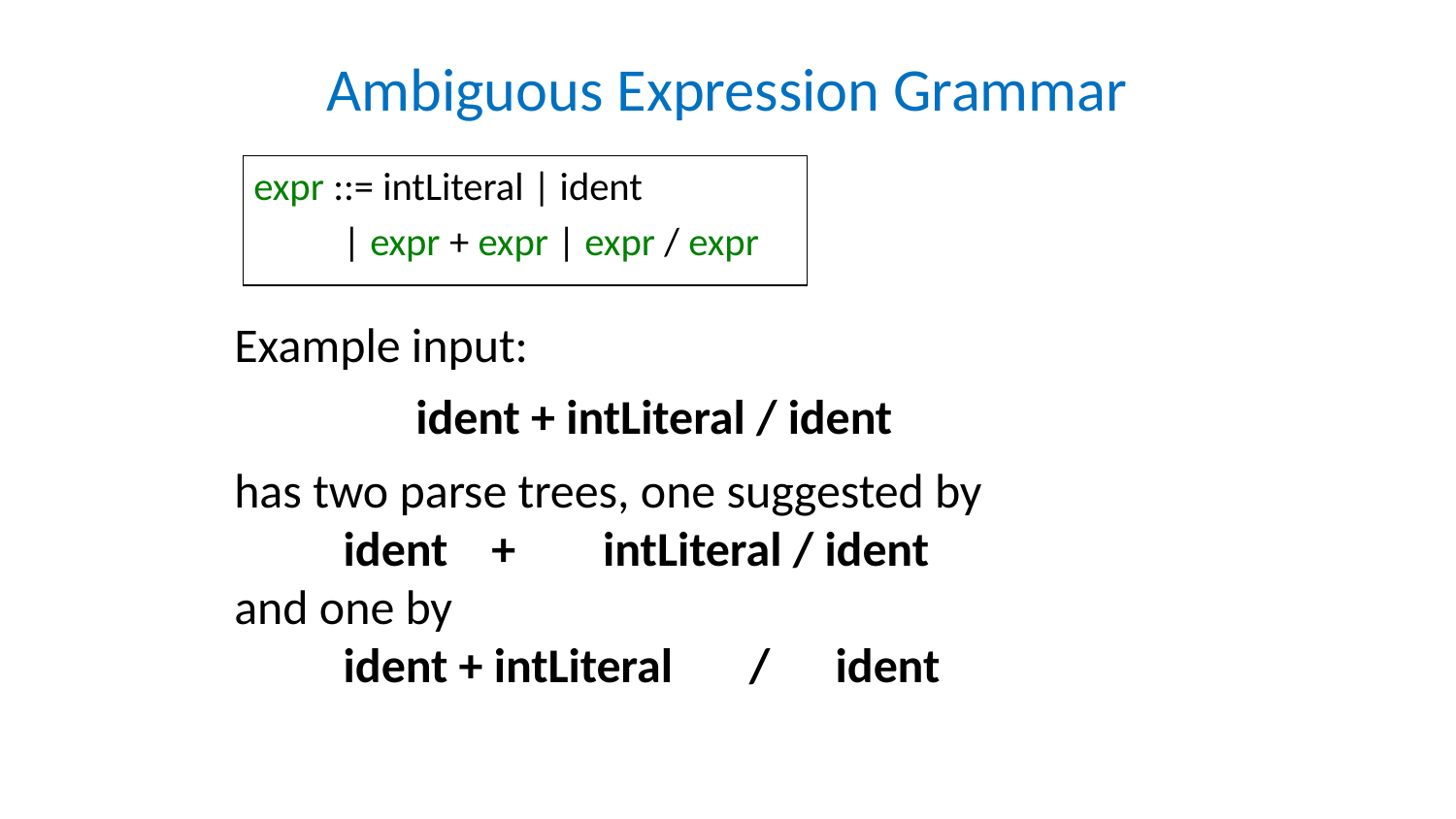# Suppose Division Binds Stronger

- expr ::= intLiteral | ident | expr + expr | expr / expr
- Example input:
	- ident + intLiteral / ident
- has two parse trees, one suggested by
	- ident + intLiteral / ident
- and one by a bad tree
	- ident + intLiteral / ident
- We do not want arguments of / expanding into expressions with + as the top level.

![](_page_26_Picture_16.jpeg)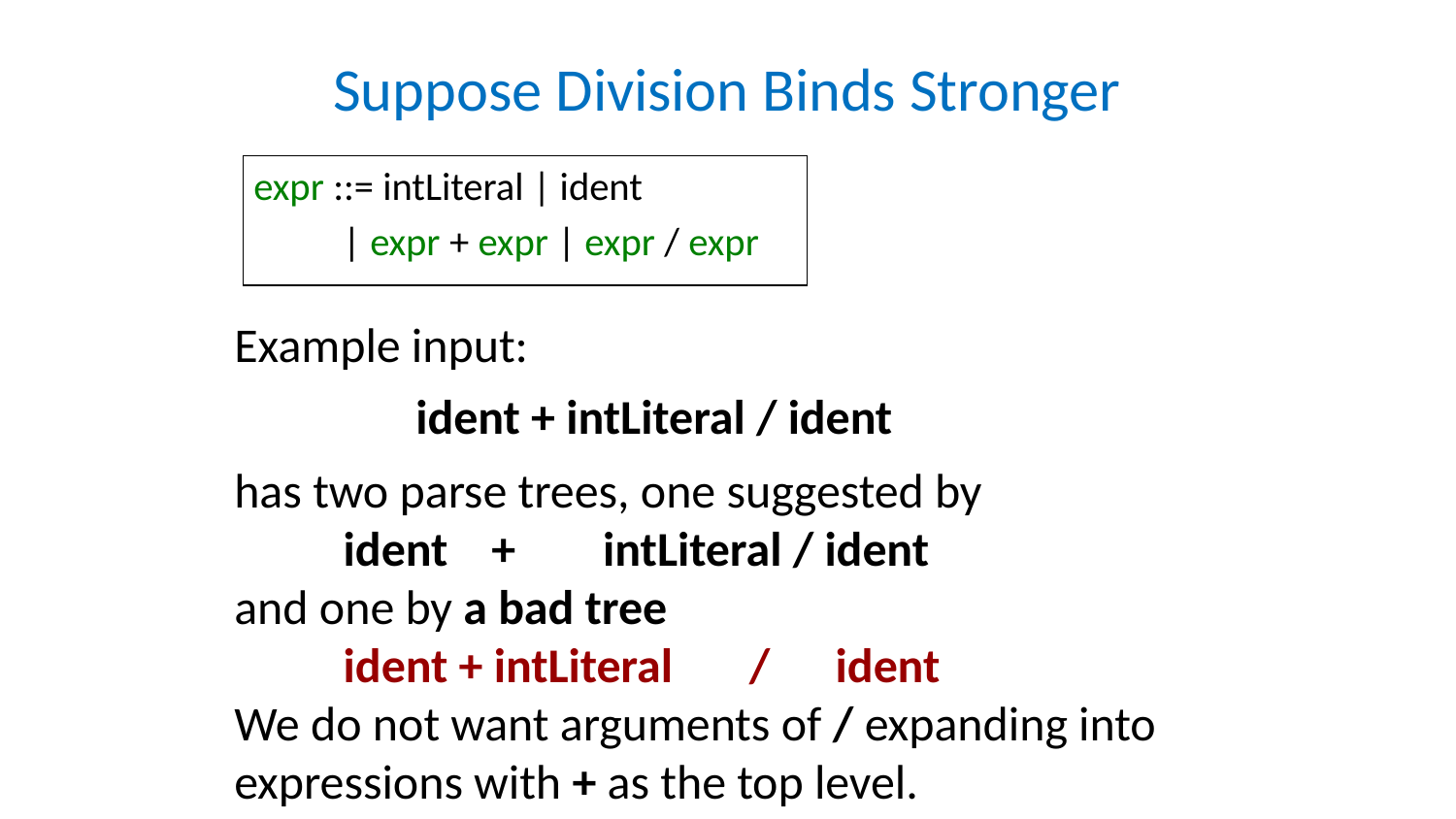# Layering the Grammar by Priorities

## expr ::= intLiteral | ident | expr + expr | expr / expr

## is transformed into a new grammar:

- expr ::= expr + expr | divExpr
- divExpr ::= intLiteral | ident | divExpr / divExpr

- ident + intLiteral / ident
	-
	-

![](_page_27_Picture_17.jpeg)

# The bad tree cannot be derived in the new grammar. New grammar: same language, fewer parse trees!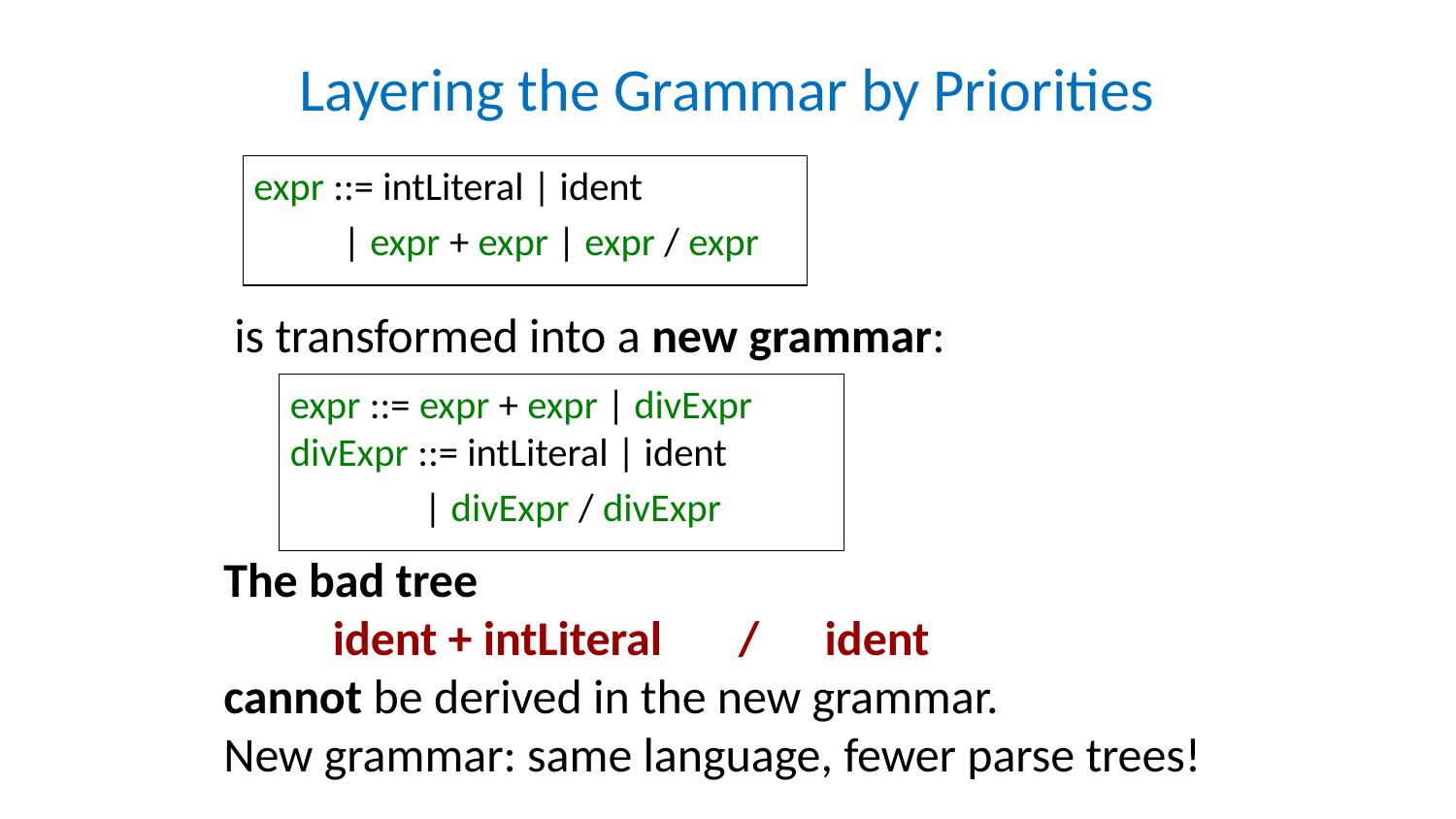![](_page_28_Picture_10.jpeg)

expr ::= expr + expr | divExpr divExpr ::= intLiteral | ident | divExpr / divExpr

## Example input:

- ident / intLiteral / ident  $x/9/z$
- has two parse trees, one suggested by
	- ident / intLiteral / ident  $(x/9)/z$
- and one by a bad tree
	-
	-

## ident / intLiteral / ident  $x/(9/z)$ We do not want RIGHT argument of / expanding into expression with / as the top level.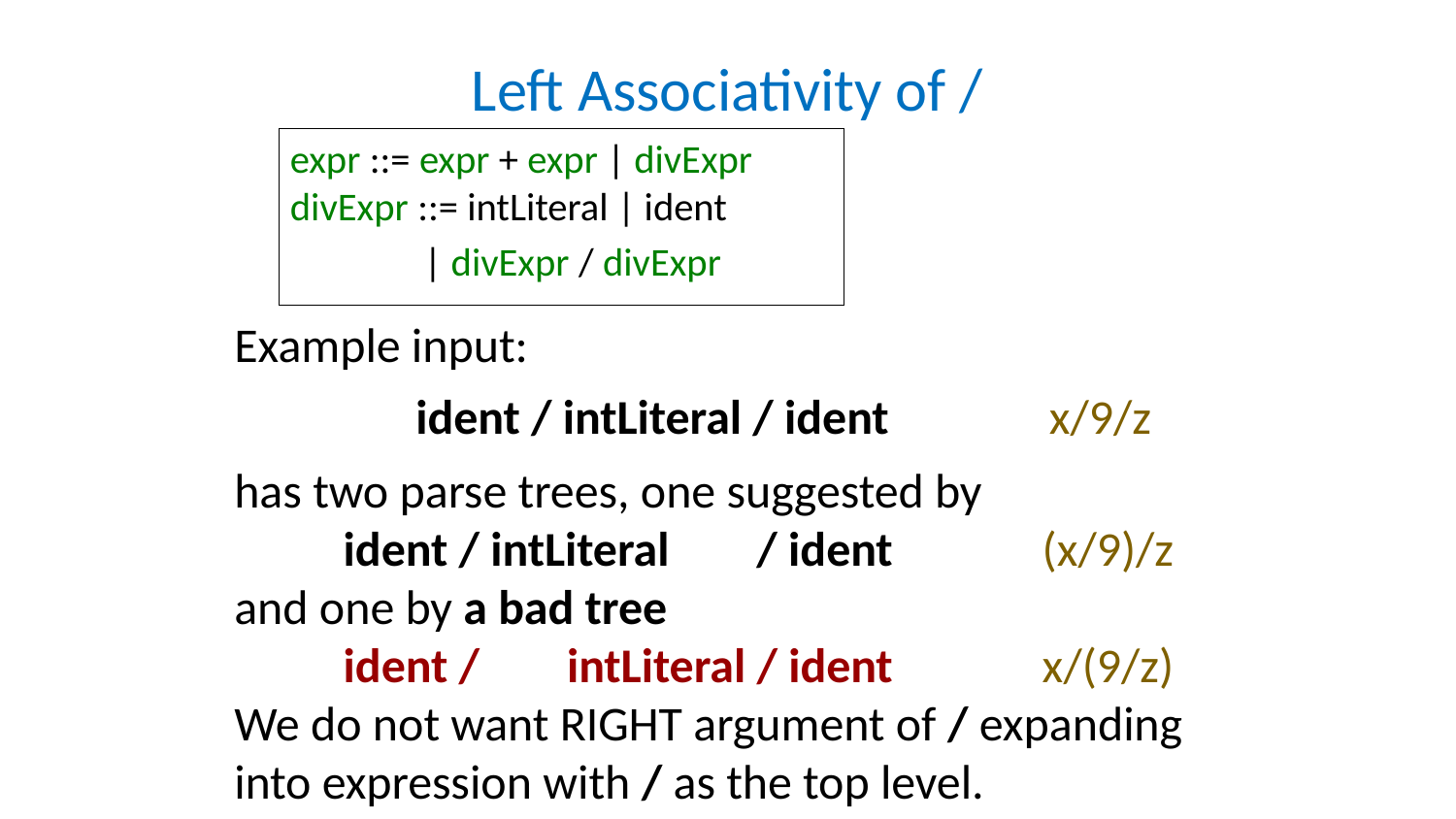Left Associativity - Left Recursion

![](_page_29_Picture_0.jpeg)

## expr ::= expr + expr | divExpr divExpr ::= intLiteral | ident | divExpr / divExpr

![](_page_29_Picture_2.jpeg)

![](_page_29_Picture_3.jpeg)

## No bad / trees Still bad + trees

- divExpr ::= divExpr / factor
- 
- expr ::= expr + expr | divExpr
- 

## | factor factor ::= intLiteral | ident

## expr ::= expr + divExpr | divExpr divExpr ::= factor | divExpr / factor factor ::= intLiteral | ident

No bad trees. Left recursive!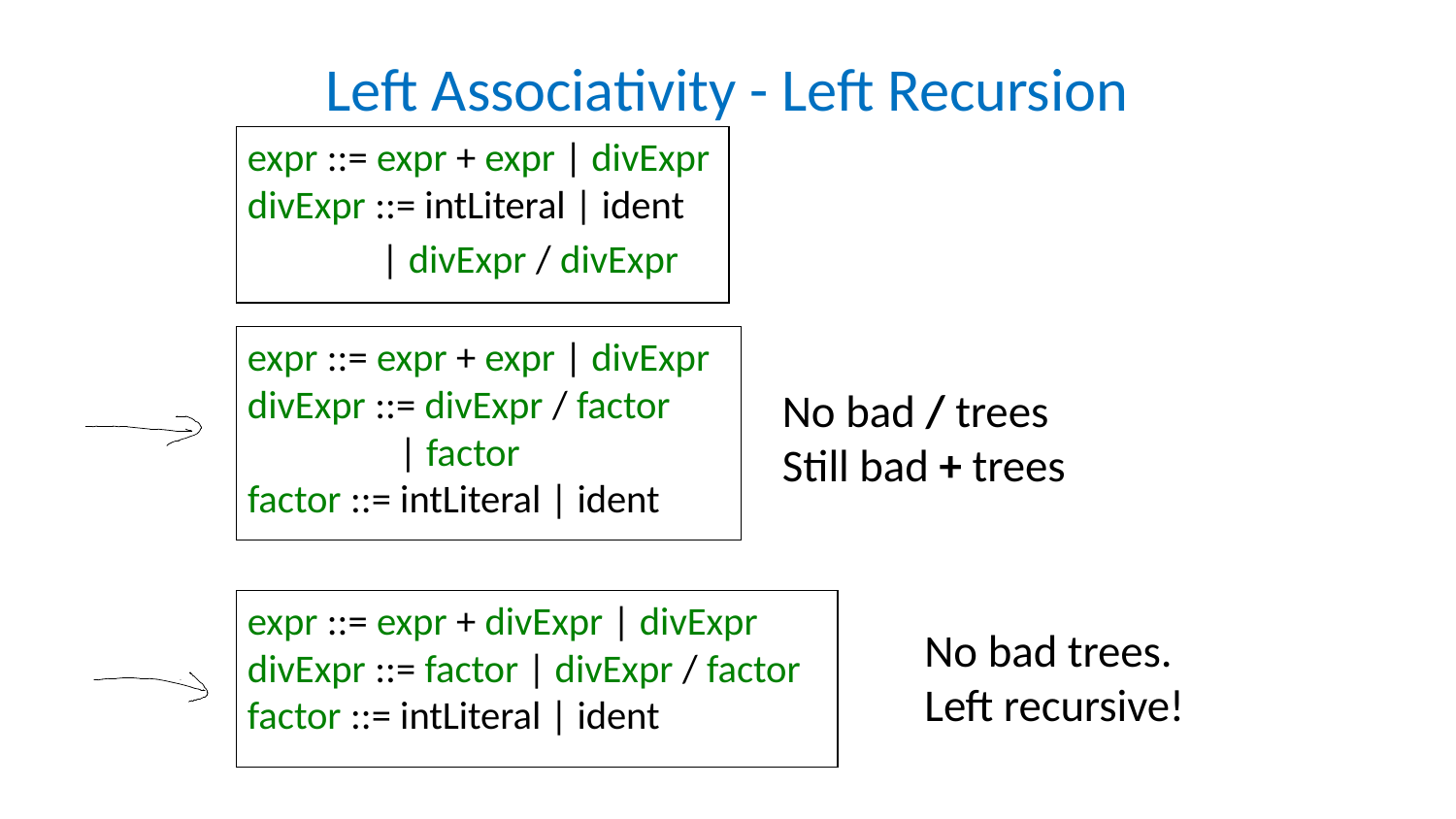expr ::= expr + divExpr | divExpr divExpr ::= factor | divExpr / factor factor ::= intLiteral | ident

## Left vs Right Associativity

Left associative Left recursive, so not LL(1).

Unique trees. Associativity wrong. No left recursion.

- expr ::= divExpr + expr | divExpr divExpr ::= factor | factor / divExpr factor ::= intLiteral | ident
- expr ::= divExpr exprSeq  $exprSeq ::= + expr \mid \varepsilon$ divExpr ::= factor divExprSeq divExprSeq ::= / divExpr | ε factor ::= intLiteral | ident

Unique trees. Associativity wrong. LL(1): easy to pick an alternative to use.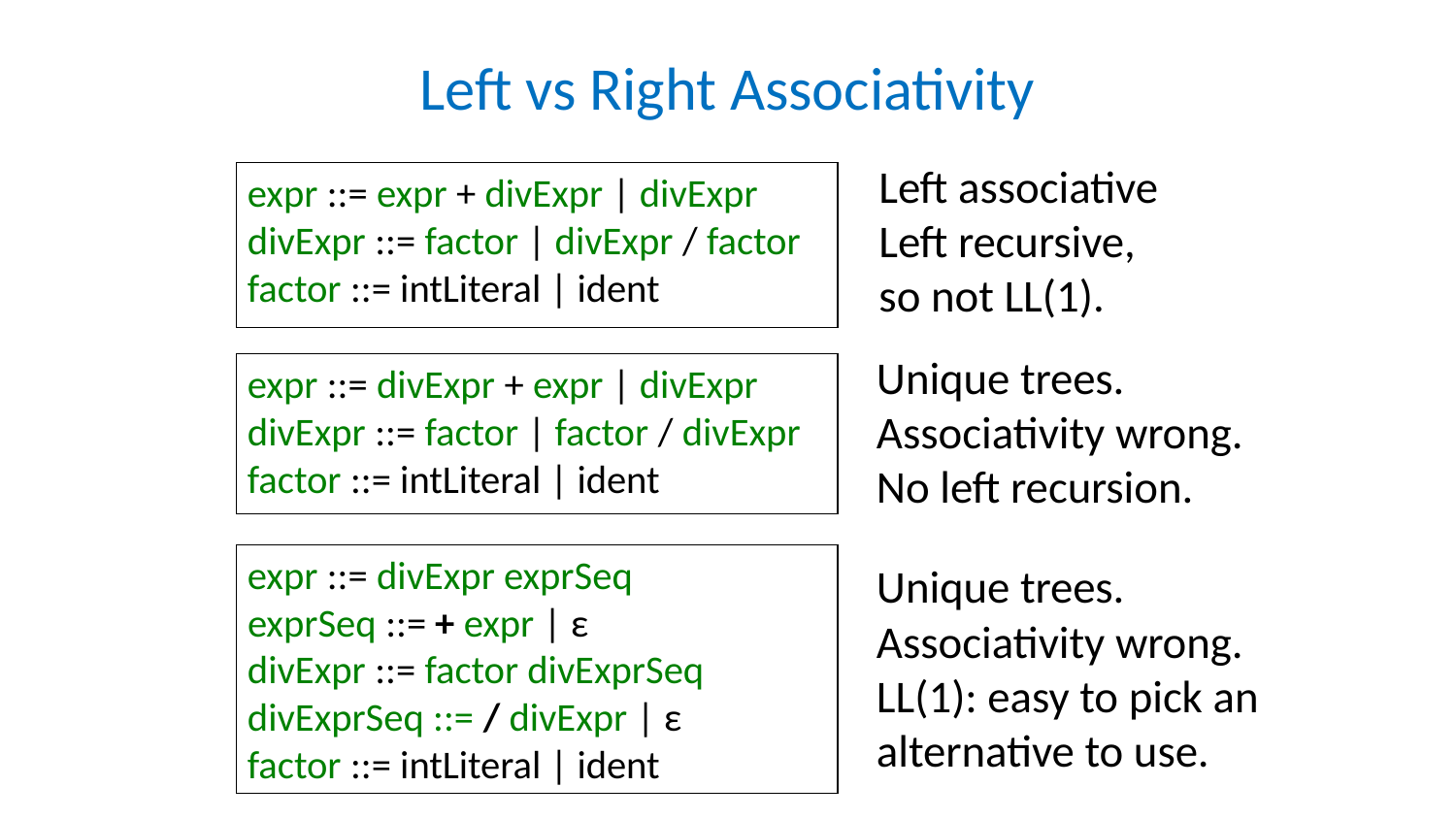## Our Approach

- $exprSeq ::= + expr | \varepsilon$
- divExpr ::= factor divExprSeq
- divExprSeq ::= / divExpr | ε factor ::= intLiteral | ident

## initial grammar, priorities: / +

## expr ::= intLiteral | ident | expr + expr | expr / expr

## expr ::= divExpr expr Seq

## LL(1) parser

![](_page_31_Figure_10.jpeg)

## tokens from lexer

![](_page_31_Picture_2.jpeg)

## LL(1) grammar encoding priorities parse tree, all right associative AST change right into left associativity, abstract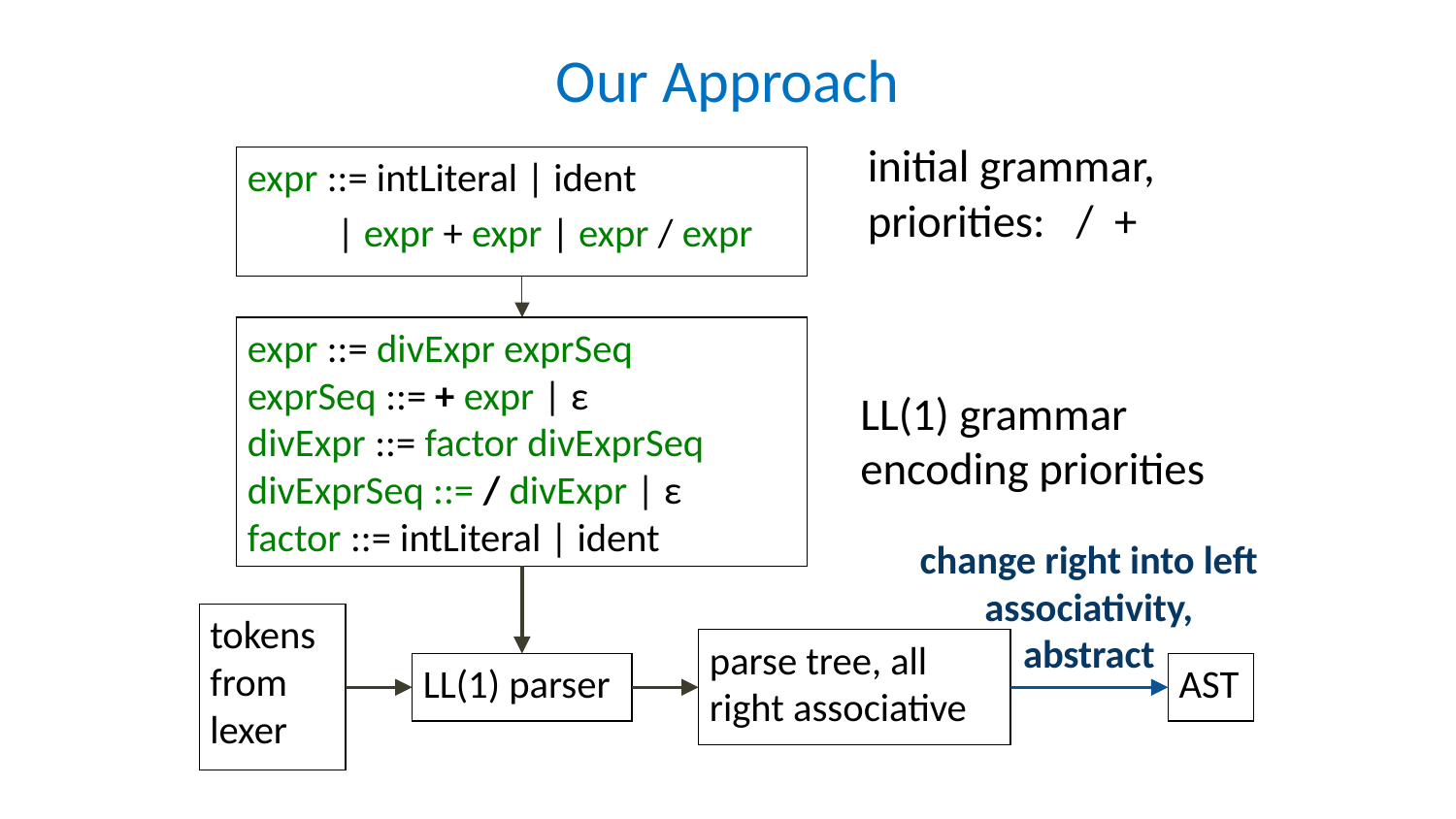# Approach on an Example

- expr ::= divExpr exprSeq
- exprSeq ::= + expr | ε
- divExpr ::= factor divExprSeq
- divExprSeq ::= / divExpr | ε

factor ::= a | b | c | d

## LL(1) grammar encoding priorities

pr divExprSeq

![](_page_32_Figure_8.jpeg)

![](_page_32_Figure_9.jpeg)

tokens from lexer

 $a + b / c + d$  expr

## parse tree, all right associative

## AST change right into left associativity, abstract

| expr                     |                             |                   |         |
|--------------------------|-----------------------------|-------------------|---------|
| divExpr                  | exprSeq                     |                   |         |
| factor divExprSeg_+ expr |                             |                   |         |
| $a_{-}$ $ -$             |                             | divExpr - - -     | exprSeq |
|                          | factor divExprSeq<br>+ expr |                   |         |
|                          |                             |                   |         |
|                          | h.                          | / divExpr         | divExp  |
|                          |                             | factor divExprSeq | factor  |
|                          |                             |                   |         |
|                          |                             |                   |         |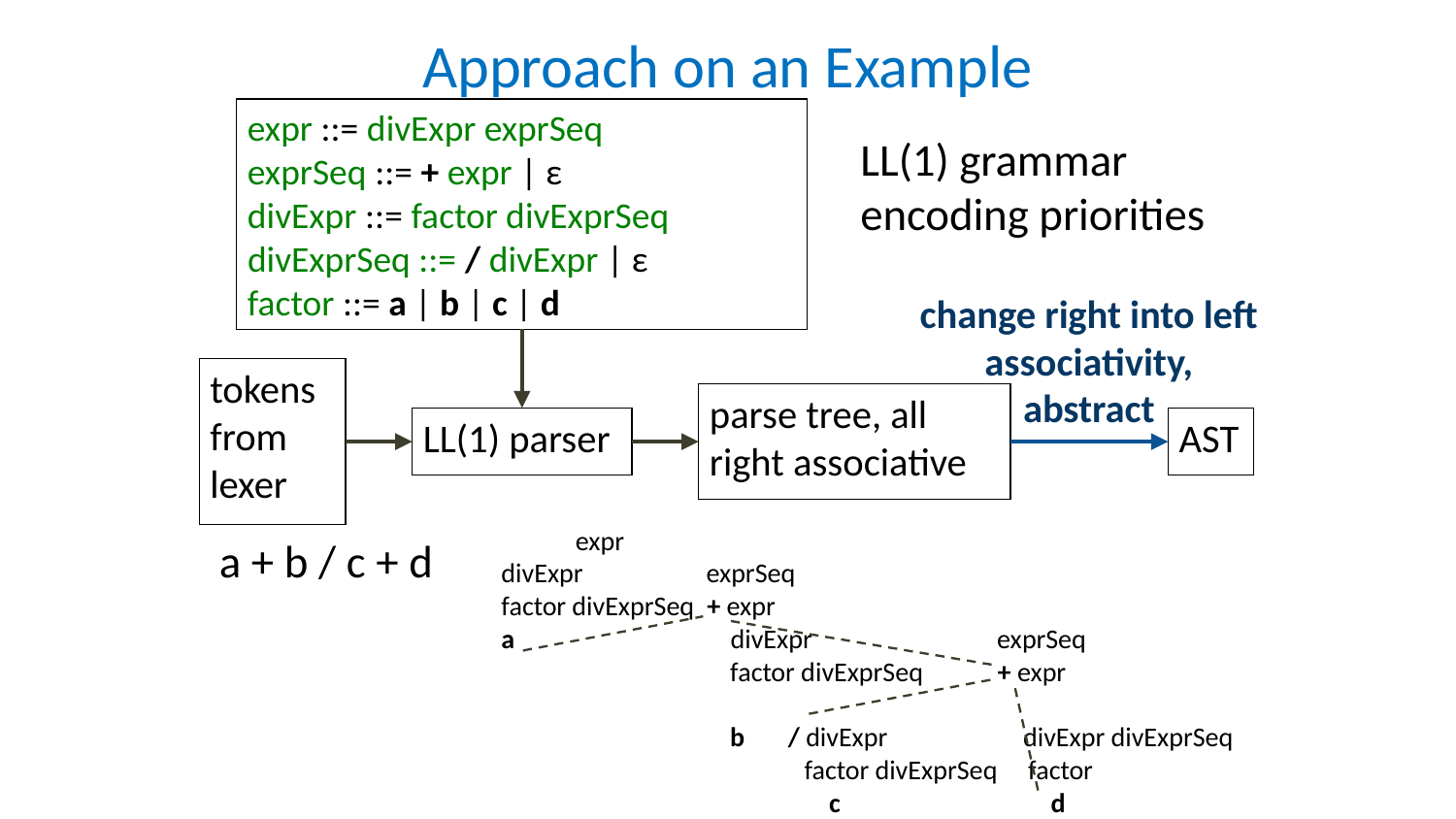# Right Associative Parse Trees into Left Associative Abstract Syntax Tree

![](_page_33_Picture_1.jpeg)

![](_page_33_Picture_2.jpeg)

/

<sup>a</sup> b c

![](_page_33_Picture_5.jpeg)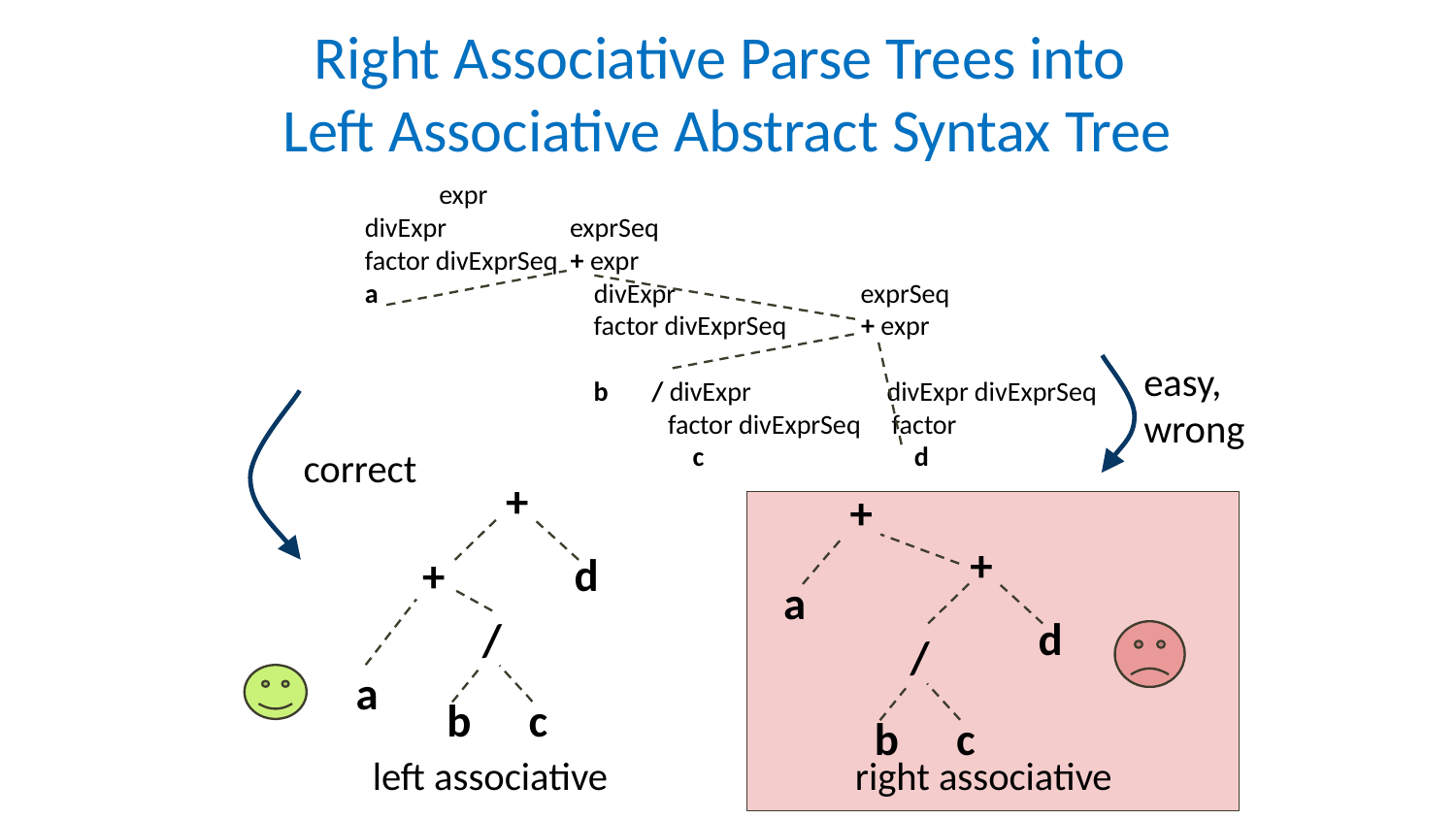A ::= − A A ::= A − id A ::= id language:

**Exercise: Unary Minus<br>1) Show that the grammar**  $\begin{bmatrix} -id & -id \end{bmatrix}$ 

- 
- 
- 
- is ambiguous by finding a string that has two different parse trees. Show those parse trees.
- 2) Make two different unambiguous grammars for the same
- a) One where prefix minus binds stronger than infix minus. b) One where infix minus binds stronger than prefix minus. 3) Show the syntax trees using the new grammars for the string you used to prove the original grammar ambiguous.

# 4) Give a regular expression describing the same language.

![](_page_34_Picture_11.jpeg)